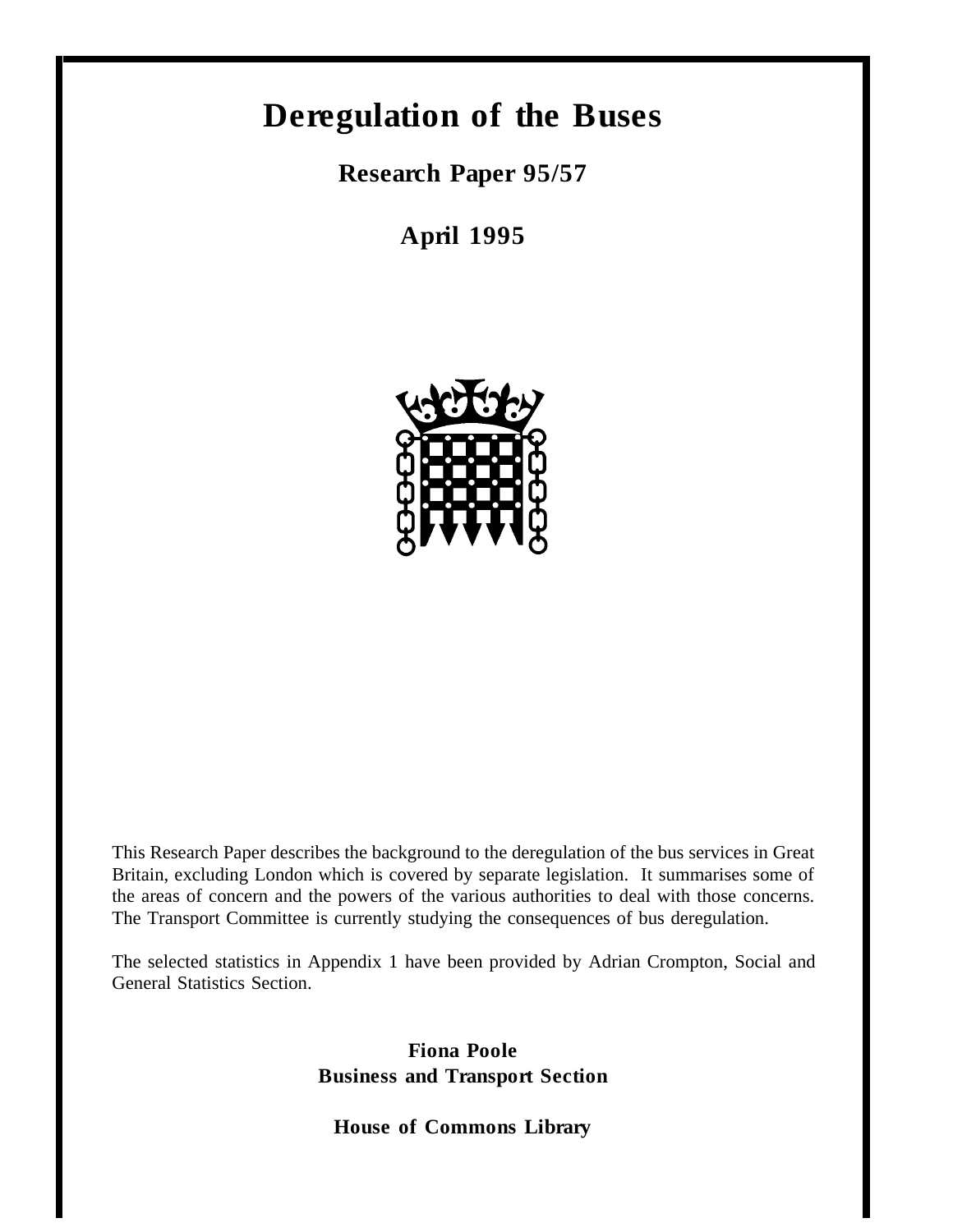# **Contents**

| I              | <b>Introduction</b>             |                                    | 1                |
|----------------|---------------------------------|------------------------------------|------------------|
| $\bf{I}\bf{I}$ | The Legislation                 |                                    | $\overline{2}$   |
|                | A.                              | The 1985 Legislation               | $\boldsymbol{2}$ |
|                | Deregulation<br><b>B.</b>       |                                    | 6                |
|                | Privatisation<br>$\mathbf{C}$ . |                                    | 8                |
|                | D.                              | <b>Changes to the Legislation</b>  | 13               |
| Ш              |                                 | The Effects of Deregulation        | 15               |
| IV             |                                 | <b>Competition and Regulation</b>  | 20               |
|                | A.                              | The Traffic Commissioners          | 21               |
|                | <b>B.</b>                       | <b>Restrictive Trade Practices</b> | 23               |
|                | $\mathbf{C}$ .                  | The Fair Trading Act and Monopoly  | 24               |
|                | D.                              | The Fair Trading Act and Mergers   | 24               |
|                | Е.                              | <b>Anti-Competitive Behaviour</b>  | 26               |
|                | Conclusion<br>F.                |                                    | 28               |
| V              | <b>Further Reading</b>          |                                    | 31               |

# **Appendices**

|  | Statistics [provided by Adrian Crompton Social and General Statistics] |  |  |  |
|--|------------------------------------------------------------------------|--|--|--|
|  |                                                                        |  |  |  |

# **2 Extract from Transport Committee's 4th report, 1992-93 - HC 623**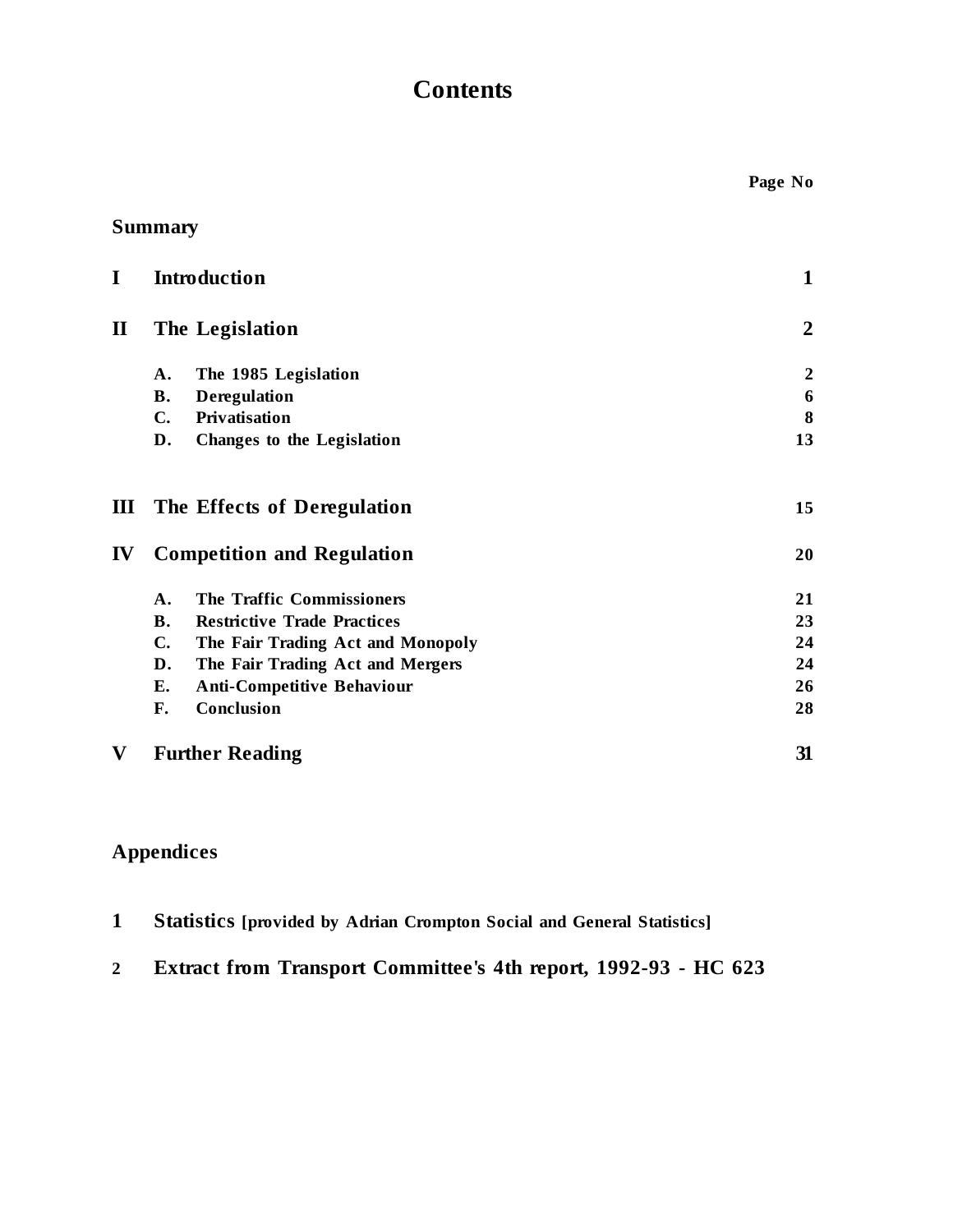## **Summary**

By 1980, bus services were declining, costs rising and subsidies increasing. The Government decided that the way to deal with the problem was to deregulate the industry and allow services to be subject to competition. Licensing on the basis of quantity was seen as a hindrance to competition and therefore as an obstacle to the provision of the bus services the community needed. Restrictions on the number of services were abolished in October 1986. It was argued that this would lead to a more efficient service, thus reducing costs. It would benefit the consumer and in turn lead to increased usage. It was recognised that some services would continue to need subsidy but big changes were proposed to the way this was to operate. Legislation was introduced through the *Transport Acts 1980* and *1985*. The former dealt with express coach services and the latter with the traditional bus service. At the same time proposals were also put forward to change the structure of the bus industry through privatisation. The National Bus Company reorganised its services into separate companies and these were all sold to the private sector or to management and/or employee buy-outs by April 1988. The first local authority bus service was sold in June the same year and the sales are continuing, if rather slowly. Although the deregulation provisions of the 1985 Act applied to Scotland the privatisation provisions did not. The Scottish Bus Group was privatised by the *Transport (Scotland) Act 1989*. Privatisation was seen to be a means of achieving a more committed management and better access to private capital.

The impact of deregulation seems to have been neither as disastrous as the opponents to the legislation feared or as successful as its proponents had predicted. It would seem to have failed to deliver the Government's stated objective of halting the decline in the bus industry but has reduced the costs of providing the services and the government subsidy. Much of the debate these days seems to be concentrated on the regulation of the industry and relatively little on the ownership. Major concern is expressed about the continuing decline in bus usage, fares, the lack of information available to the consumer and the lack of investment by many companies. The behaviour of some of the companies also gives rise to considerable concern and the powers of bodies such as the Traffic Commissioners and the Office of Fair Trading to control them seem to be either misunderstood, insufficient or inappropriate.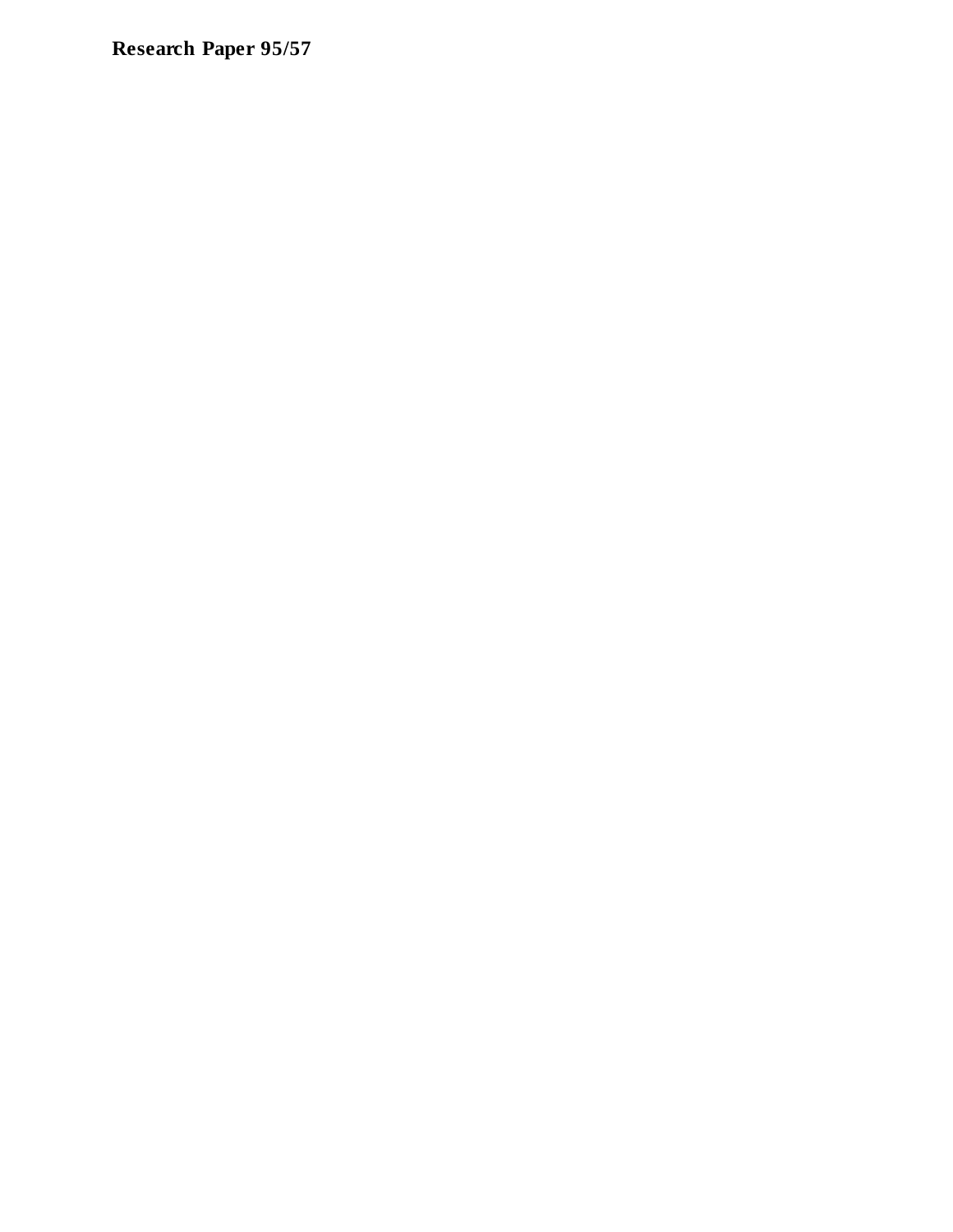# **I Introduction**

 $\overline{a}$ 

About eighty per cent of all journeys by public transport are made by bus and yet these bus journeys only account for seven per cent of all journeys made. This compares with the seventy six per cent of journeys being made by car. Although traditionally associated with journey to work, buses are predominantly used for other purposes outside large city centres, notably travel to and from education, and for shopping and personal business. Many of the users are concentrated in the younger age categories (associated with journeys to education) and other groups (associated with use of concessionary travel by pensioners). Buses have only a small market penetration among the working-age adult sector, which largely uses car and rail.

Public awareness about the environmental and pollution effects of increased traffic congestion has meant that attention has become concentrated on how one can dissuade the private car user and encourage the use of public transport. The "stick" of limiting access to city centres or charging for road use through road pricing or increased road taxes, needs to be used in conjunction with the "carrot" of better, higher quality, public transport which people find enjoyable and convenient to use. The recent report of the Royal Commission on Environmental Pollution recommended that a target should be set for increasing public transport use from 12% at present to 30% by the year  $2020^1$ .

The general public have given little indication that they are prepared to use buses more. Traffic planners are increasingly taking a more positive role and introducing park and ride schemes, new bus lanes and bus priority systems to try to persuade travellers of the advantages of bus travel. However, the basic components of an efficient service have to be provided by the individual operators and planners may have little influence over these. It may also be that the advantages of one's own car are so great that no exhortation, however good may be the alternative means of transport provided, will convince a driver to give it up voluntarily.

**<sup>1</sup>** Royal Commission on Environmental Pollution 18th Report *Transport and the Environmental*, October 1994 - Cm 2674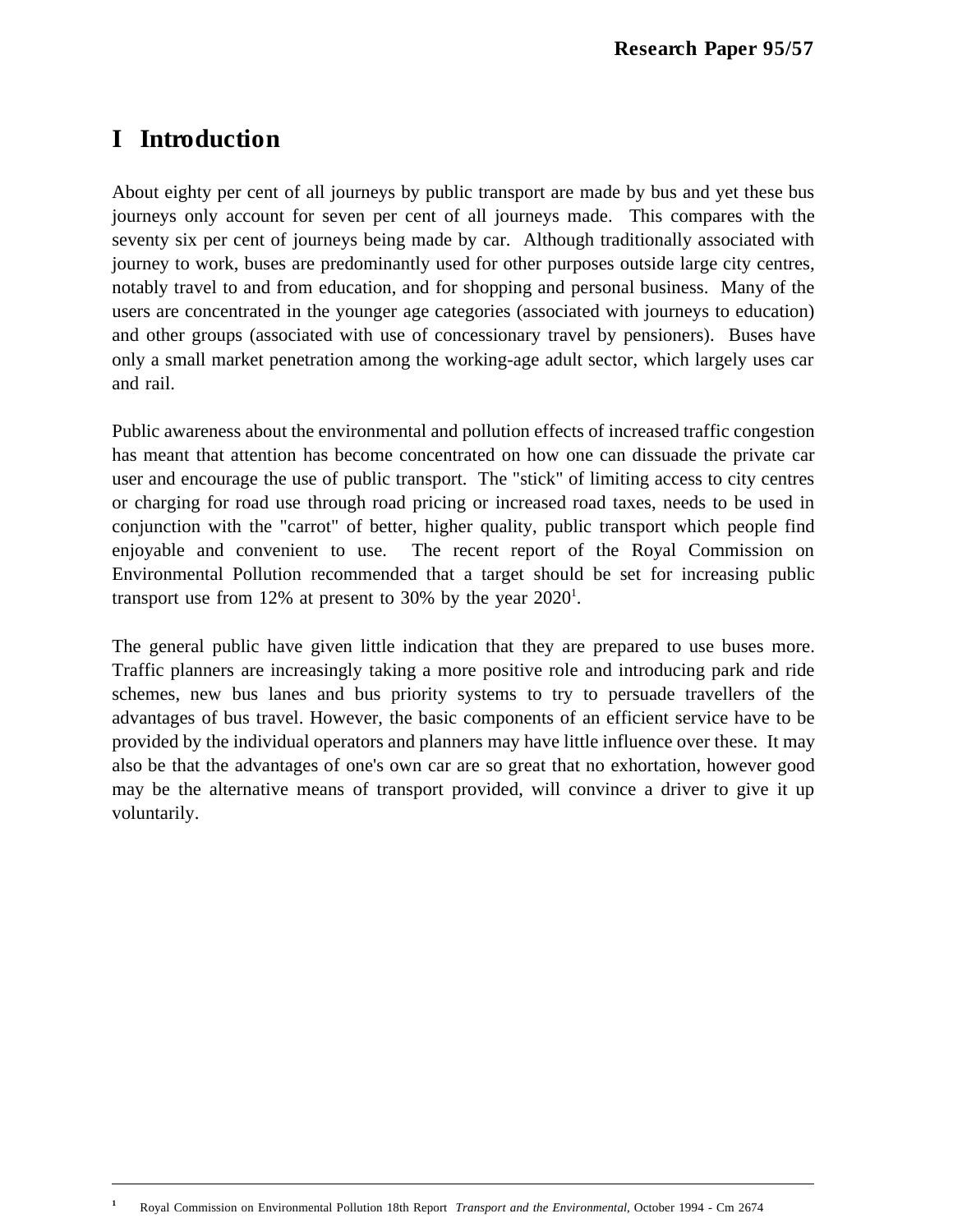# **II The Legislation**

## **A. The 1985 Legislation**

The regulation of passenger-carrying motor vehicles was introduced by the *Road Traffic Act 1930*. This Act marked the beginning of comprehensive state intervention in the bus industry by its introduction of both quality and quantity regulation. The Act remained virtually unchanged, despite two government reviews in 1953 and 1961 and its general effects remained intact until 1980.

The *Road Traffic Act 1930* established a system of road vehicle licensing which was controlled by regional Traffic Commissioners. This covered quality regulation - of the operators, vehicles and drivers - and quantity regulation of the number and types of services operated. It provided for the award of licences to operators to run a service defined by a route and timetable and by accepted convention with a specified fare scale. Once granted, a licence in effect conferred local monopoly rights on the operator particularly where local services in urban areas were concerned. Such services were developed on a comprehensive basis and provided a co-ordinated network, parts of which were usually dependent on cross subsidy. Ownership of the local services was predominantly public, lying in 1985 in the hands of municipal undertakings, the Passenger Transport Executives, London Transport and the subsidiaries of the National Bus Company or Scottish Bus Group.

Following the *Transport Act 1968*, and the *Local Government Act* of 1972 and of 1973, local authorities played an increasing role in sustaining public transport through revenue support payments, in line with their statutory obligations to provide co-ordinated public transport to meet the needs of their populations. Bus services in large parts of rural Britain, together with many commuter-based rail and bus networks in the conurbations, continued in existence only because of the subsidy paid by local authorities and the urban Passenger Transport Authorities. Wide variations existed in the level of support reflecting factors such as the degree of rurality, bus operating costs, and councils' fares policies. Thus, the continuing pattern of supply of public transport in Britain from the 1960s and, more particularly, from the mid-1970s, was strongly influenced by national and local government support, bus services being subsidised from Rate Support Grants in Scotland and Transport Supplementary Grants in England and Wales, and rail services by Public Service Obligation payments from central government and from Passenger Transport Authorities in their conurbations.

But whilst the structure of the bus industry had changed little over the 50 years up to 1980, the market in which it operated had altered dramatically with the rise of the car. Patronage of the buses halved between the 1960s and 1980s. Concomitant with this the bus industry was finding that operating costs, fares and levels of subsidy were on the increase. There was little disagreement on the need for:

- change to halt the continuing decline in bus services;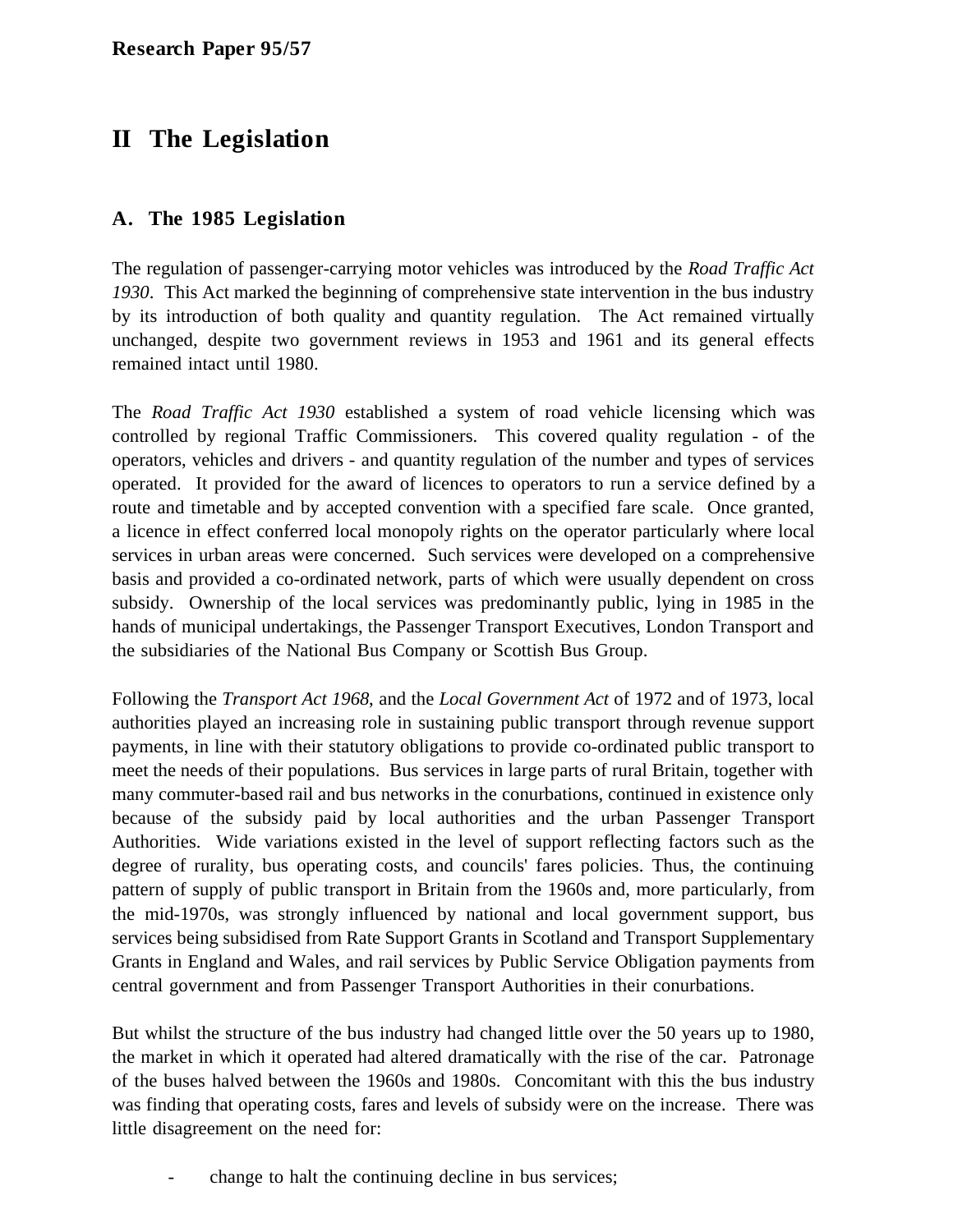- significant improvements in efficiency and productivity, and reductions in operating costs and fares;
- a transport subsidy system under which the amount for each service was clear.

It was against this background that the Government moved towards deregulation, that is reducing the regulations concerning the organization of the bus industry.

During the early 1980s the Government, committed to reductions in public expenditure and an increased role for commercial objectives, developed policies to reduce subsidies to buses, to reduce the role of local government in planning and controlling bus systems and to increase competition between bus companies. The policy instruments effecting these changes were the *Transport Act 1980* and the *Transport Act 1985.*

### **Transport Act 1980**

The *Transport Act 1980* lifted regulations on long distance bus services (for journeys of over 30 miles) for which road service licences were no longer required. The Act also allowed county councils to set up "trial areas" in which road service licences were no longer required and operators could run services on any routes they wished. Three areas, Devon, Hereford and Worcester, and Norfolk took the opportunity to have trial areas. The Transport and Road Research Laboratory reported on the trial areas in 1984<sup>2</sup>. The main results in Hereford and Worcester were the appearance of a substantial number of new operators and a 38% reduction in revenue support paid by the County Council. There were dramatic reductions in fares and increases in services; but there were also problems caused by overcrowding by buses in the town centre and with the operation of the concessionary fare scheme. The TRRL report concluded that "At this stage the situation appears to be unstable and the final outcome is uncertain". Nevertheless, all three trial areas had shown reductions in revenue support, as well as lower fares and better levels of service while deregulation had provided opportunities for operators to experiment with new services.

#### **Transport Act 1985**

Proposals to deregulate local bus services were contained in the White Paper *Buses*<sup>3</sup> and a subsequent series of more detailed consultation papers. They were brought into effect by the *Transport Act 1985*. This Act abolished road service licensing in Great Britain from October 1986 and replaced it with a system of registration; removed the duties of local authorities to co-ordinate public passenger transport in their area; and empowered them to subsidise public passenger transport services on condition that they went out to open tender. It placed on the

<sup>2</sup> TRRL Report LR 1131 *Deregulation of bus services in the trial areas 1981-84* 1984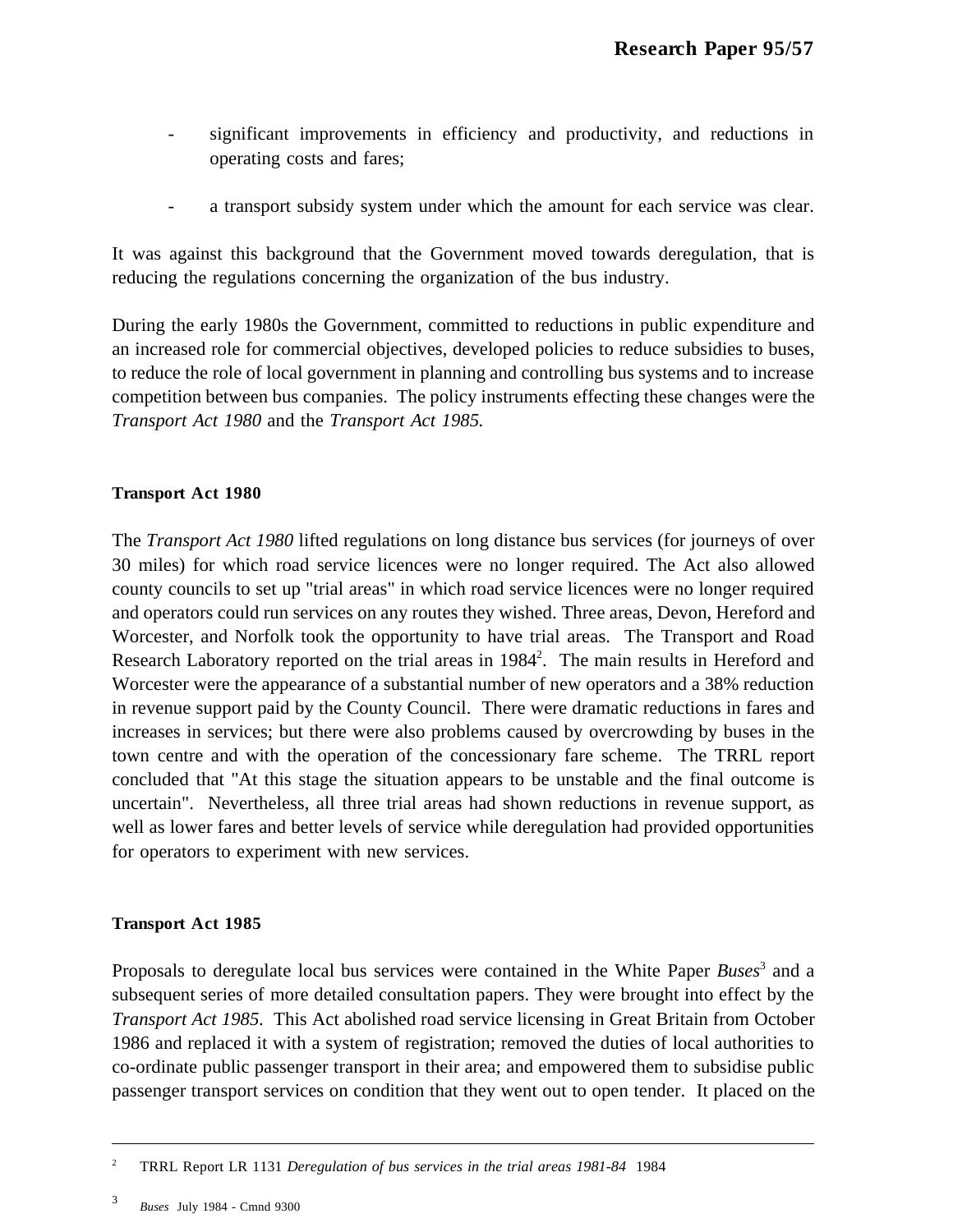National Bus Company a duty to draw up and implement proposals for the restructuring of its operations to compete fairly on deregulation and for its transfer to the public sector within three years. The changes made by the Act can be summarised as follows:

- $\bullet$ it abolished road service licensing in Great Britain, (though not in London) and replaced it with a system of registration
- it strengthened quality controls through operator licensing. In parallel the Department of Transport was to increase the number of Vehicle Inspectors to cope with increases in operator numbers
- it removed the existing duties of local authorities to co-ordinate public passenger  $\bullet$ transport in their area
- it empowered local authorities to subsidise public passenger transport services, conditional upon going out to open tender, and empowered them to promote the availability of public transport within their area
- it placed a duty on the National Bus Company to draw up and implement proposals (subject to approval by the Secretary of State) for the restructuring of its operations and for their transfer to the private sector within three years
- $\bullet$ it required Passenger Transport Executives and District Councils to transfer their bus undertakings to Companies Act companies
- $\bullet$ it required local transport and education authorities to cooperate with each other to secure the best value for money
- $\bullet$ it preserved local authorities' existing powers to establish concessionary fare schemes for elderly and disabled people and clarified and brought together existing powers for children's concessions
- $\bullet$ it entitled any operator who so wished to participate in a concessionary fares scheme on the same reimbursement basis, and also empowered local authorities to require operators to participate in any such schemes if they considered it necessary
- $\bullet$ it provided a transitional rural grant of up to £20m in the first year to be paid directly to operators
- it provided rural innovation grants of over  $\pounds$ 1m a year for special projects, to be  $\bullet$ administered in England by the Development Commission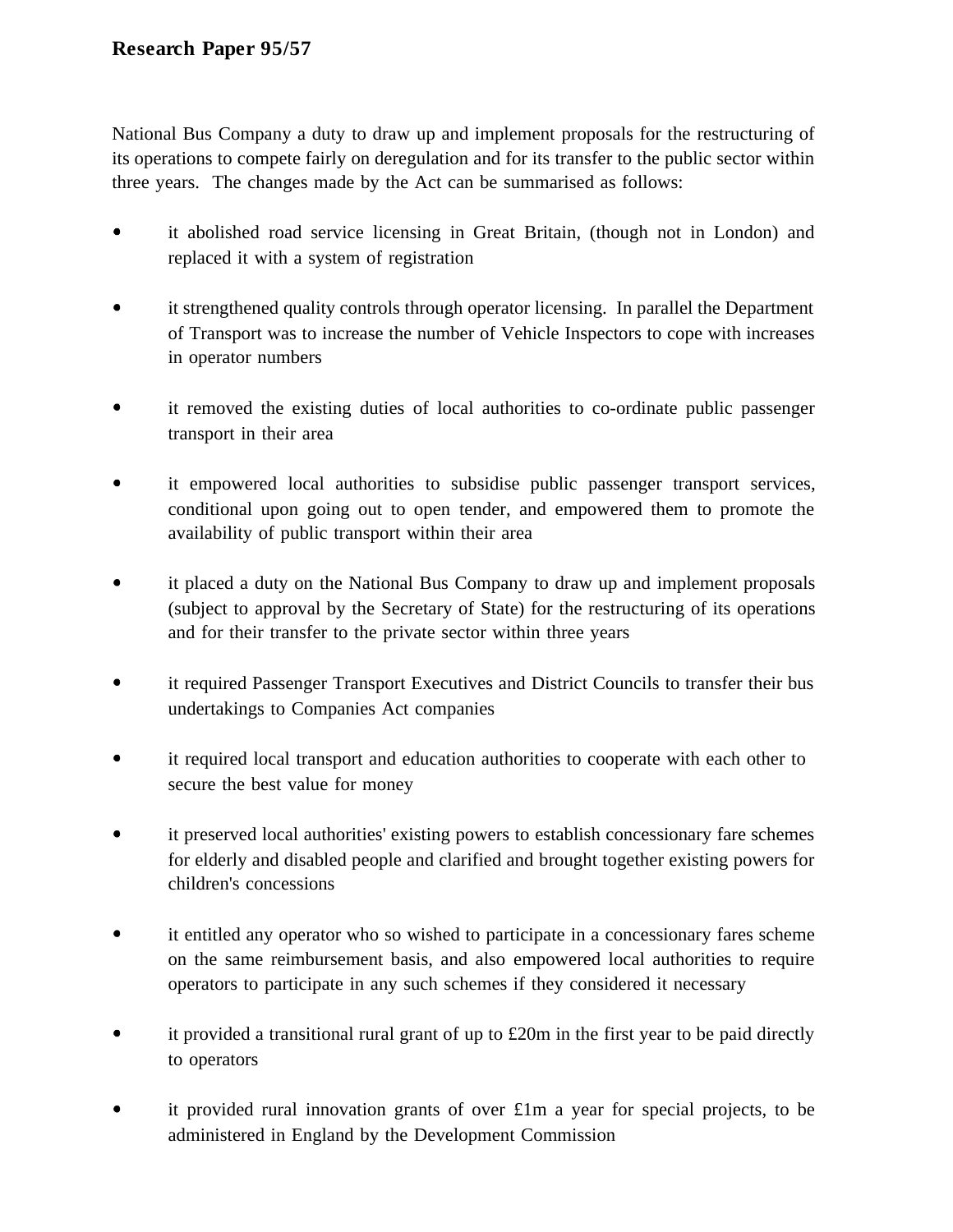The Act did not deal with buses in London which were the responsibility of London Regional Transport and for which comparable changes were not proposed "for the time being".

There was considerable opposition to the legislation at the time, particularly from those directly involved in the industry. Even amongst those who advocated greater competition, deregulation was viewed with some apprehension. The Transport Select Committee proposed a very different form of competition, based on competing for a local government tender.<sup>4</sup> The government's view could be summed up by Nicholas Ridley when he said: "The introduction of competition into local bus services will put the emphasis on the customer rather than the operator. It will bring the opportunity for lower fares, new services, more passengers and better value for money for the ratepayer and the taxpayer ... The present system of regulation, which has been with us for 50 years, has stifled the flexible and innovative approach necessary if the bus industry is to meet the travel needs of the 1980s<sup>15</sup>. Certainly the 1985 Act resulted in dramatic changes to both the operating environment and the pattern of ownership in the bus industry.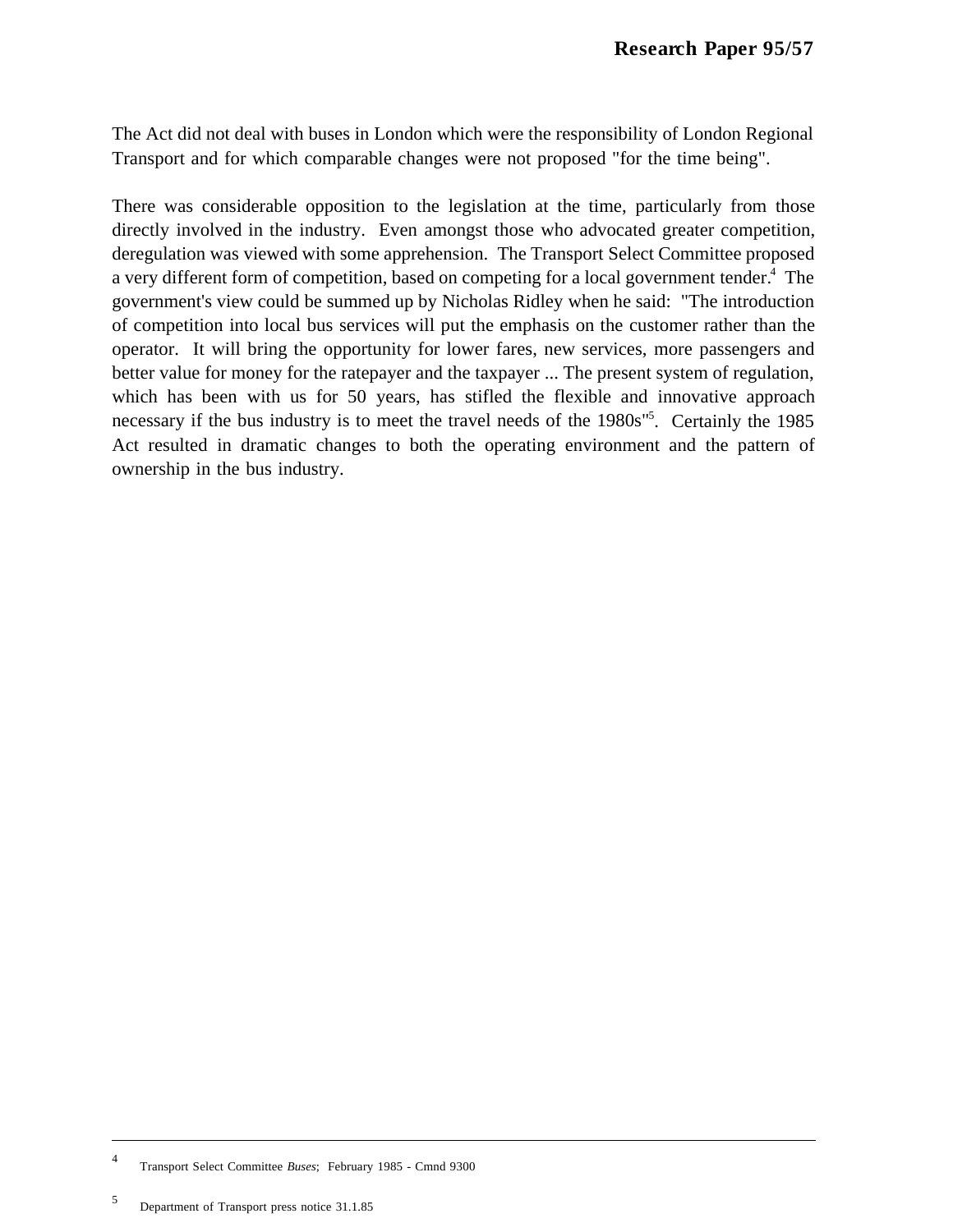## **B. Deregulation**

The White Paper pointed out in the opening chapter that from 1930 to 1980 local bus services were subject to a "highly restrictive" licensing system. Operators had to demonstrate a need for their services in order to avoid wasteful competition and to keep the number of services to a minimum in the interests of public safety. It argued that half a century of regulation had led to excessively high cost, inadequate innovation and a structure of internal cross-subsidy which was both inequitable (as it meant that the poor subsidised the better-off) and inefficient (as it meant the resources were devoted to the maintenance of services for which there was little current demand or potential):

"Within this system the belief grew up that the way to provide comprehensive public transport is to protect the existing operators so that their profits from popular routes can cross-subsidise services for which there is less demand. The result of these worthy intentions has been to maintain a pattern of services developed for a different age and to neglect the best parts of the market. There has been too little incentive to develop markets, to woo the customer. Operators have been hampered by a philosophy that is defensive and inwardlooking. For too long they have been placed in the highly discouraging position of having to argue with the traffic commissioners about every new service which might affect some part of the existing network."

The *Transport Act 1985* (Part 1) brought road service licensing to an end. After the Act was implemented any operator holding an operator's licence was free to operate services where and when they wished provided that the Traffic Commissioners were assured that the route was fit for bus operators. Anyone with an Operator's Licence was allowed to operate a bus service wherever they wished, subject only to safety and road traffic provisions. Operators had to give six weeks notice of the introduction, the termination, or any changes to these services to the Traffic Area Office.

Passenger Transport Executives and County Councils were given powers to secure, using subsidy, socially necessary services which were not provided by the commercial market. Subsidies were only to be given for contracts for defined services which were to be advertised by competitive tender. Controls over these services in terms of fare levels, type of bus etc., could be maintained. Operators had the right to participate in concessionary fare schemes and the PTA had powers to compel participation in the schemes. Operators were to be reimbursed for the net financial loss incurred by participating in the scheme.

Prior to deregulation almost all companies suffered from the shortfall between revenue from fares and their operating costs. To retain the network of services and maintain fares at acceptable levels, local authorities were asked to make good the losses by subsidy payments. The level of support which the councils were willing to provide varied considerably from area to area. Because of the extent of cross-subsidy between routes, it was often difficult to assess the value for money obtained. Under the terms of the 1985 Act the concept of network support was abolished. A bus company could register any service which it chose to operate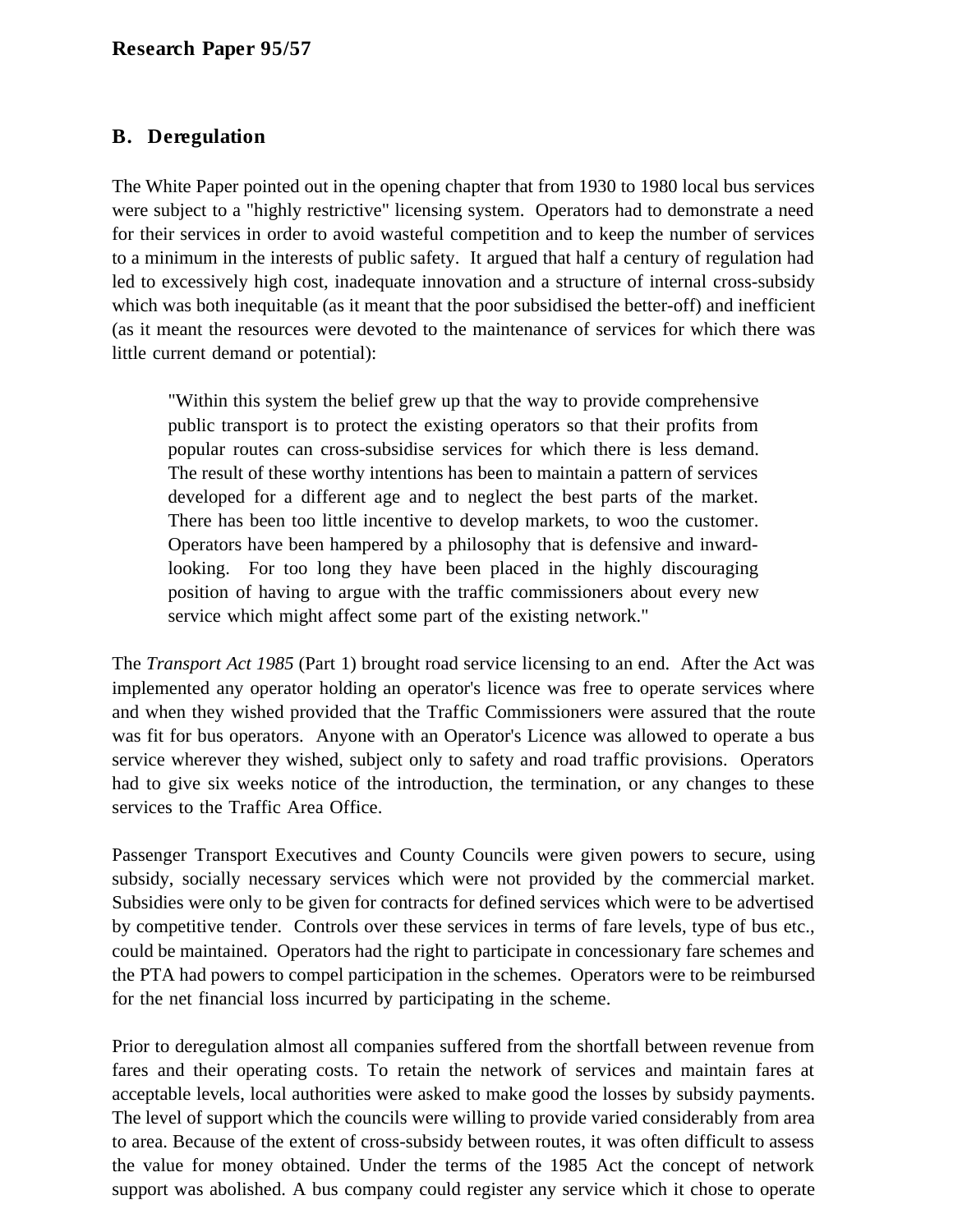on a commercial, i.e. unsupported, basis. If there was deemed to be any social needs not met by commercial services then the local authority could invite competitive tenders for additional routes or journeys on a case by case basis.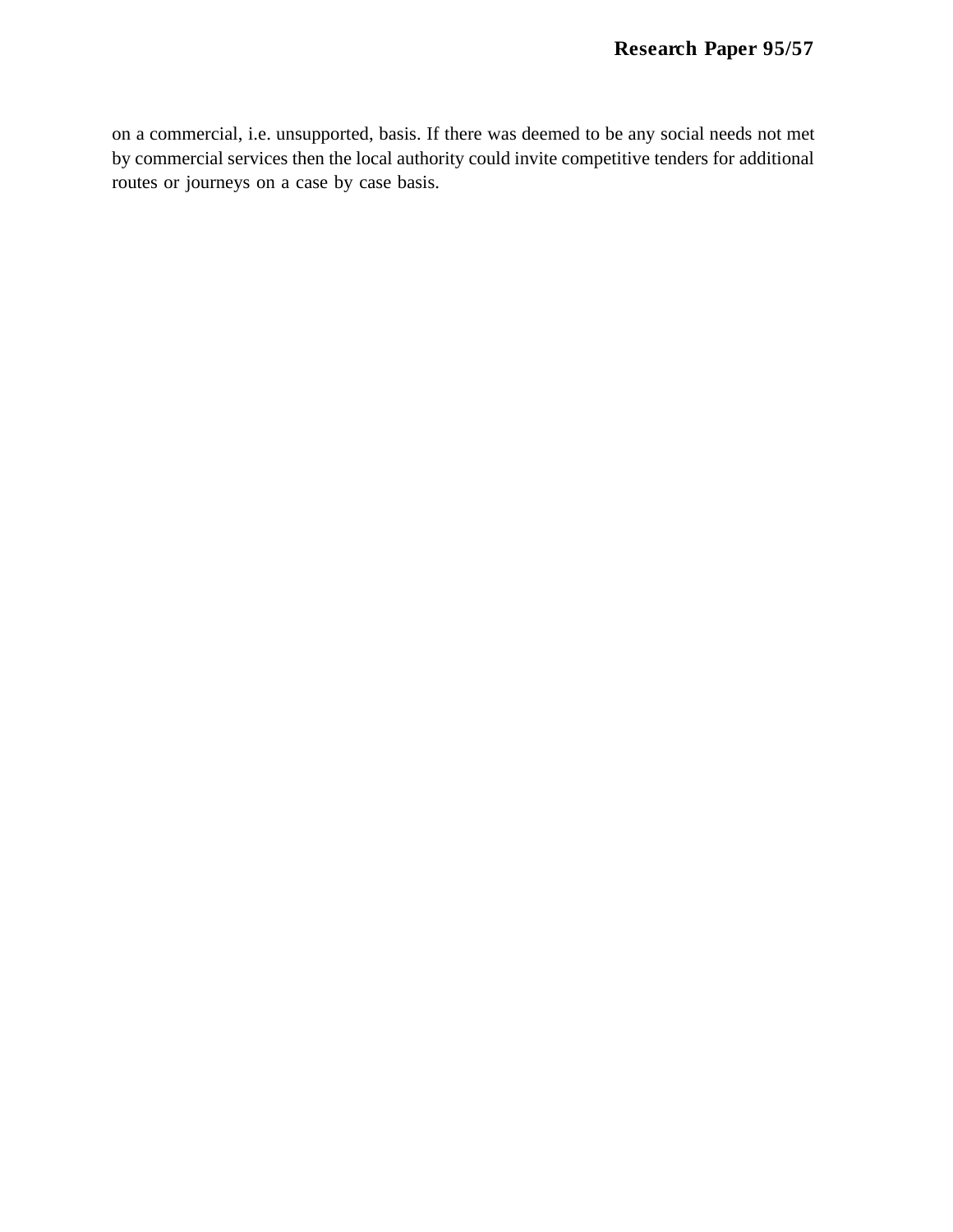## **C. Privatisation**

The 1985 Act also laid the foundations for a major restructuring of the industry. Deregulation was intended to increase competition, through an increase in the number of competitors and by reducing the possibilities of entry deterring behaviour. Privatisation, per se, is not necessarily going to increase competition. In this case the White Paper that preceded the Transport Act 1985 envisaged that the various types of public ownership that then existed in the local bus sector would be gradually dismantled and eventually replaced by private companies. The fundamental idea underpinning such a change of ownership was that industry efficiency and the general efficiency of the economy would be improved. A strong argument for ownership change would be that privatisation is required to ensure that a competitive environment can be maintained, and through this that consumer wants can be satisfied.

There are a number of reasons that public companies may not satisfy consumer wants as well as private companies. First, public companies may not in practice bear the full cost of not satisfying consumer wants: there seems to be no notion of bankruptcy in the public sector and therefore the incentive to satisfy consumers is lessened. However, this is not strictly a function of the ownership structure but a reflection of government attitude towards public ownership. Second, public companies have suffered from political interference and the privatised companies should be better able to respond to consumer wants because they should be less prone to this problem. If, however, the poor performance of public companies is attributed to political interference, a commitment to interfere less is a more obvious policy option than privatisation although it should be recognised that politicians may find the distancing afforded by privatisation essential. Finally, it is a common argument that, in practice, consumers are supplied with goods or services by public companies at less than their market value, implying that the goods or services are being subsidised by taxes or government borrowing. Private companies will also have readier access to the private capital market. So privatisation is intended to reduce the possibility of political interference in the running of the industry, to introduce capital market incentives to efficiency, and to reduce the scope for anticompetitive behaviour. A remaining objective of privatisation is, of course, the creation of a one-off benefit to the PSBR.

More particularly in the case of the National Bus Company, the government's desire to privatise may have been influenced by the experiences of deregulation in the Trial Areas. In the Trial Area that included the town of Hereford, there was intense competition between small private operators and a subsidiary, Midland Red, of the publicly owned company. Midland Red had recourse to resources from those parts of its network **not** subject to competition and therefore perhaps competed unfairly. It is also a possibility that a public company's greater access to public resources may enable it to sustain periods of competition. Hence, in this context, privatisation may be thought necessary to distance operators from the subsidy giving body as well as correcting for potential capital market imperfections in terms of access to resources. Evidence from the other Trial Areas may have been influential too. In these essentially rural areas, very little change took place at all and hence a greater competitive profile, through privatisation, may have been thought to be required to realise the potential gains offered by deregulation.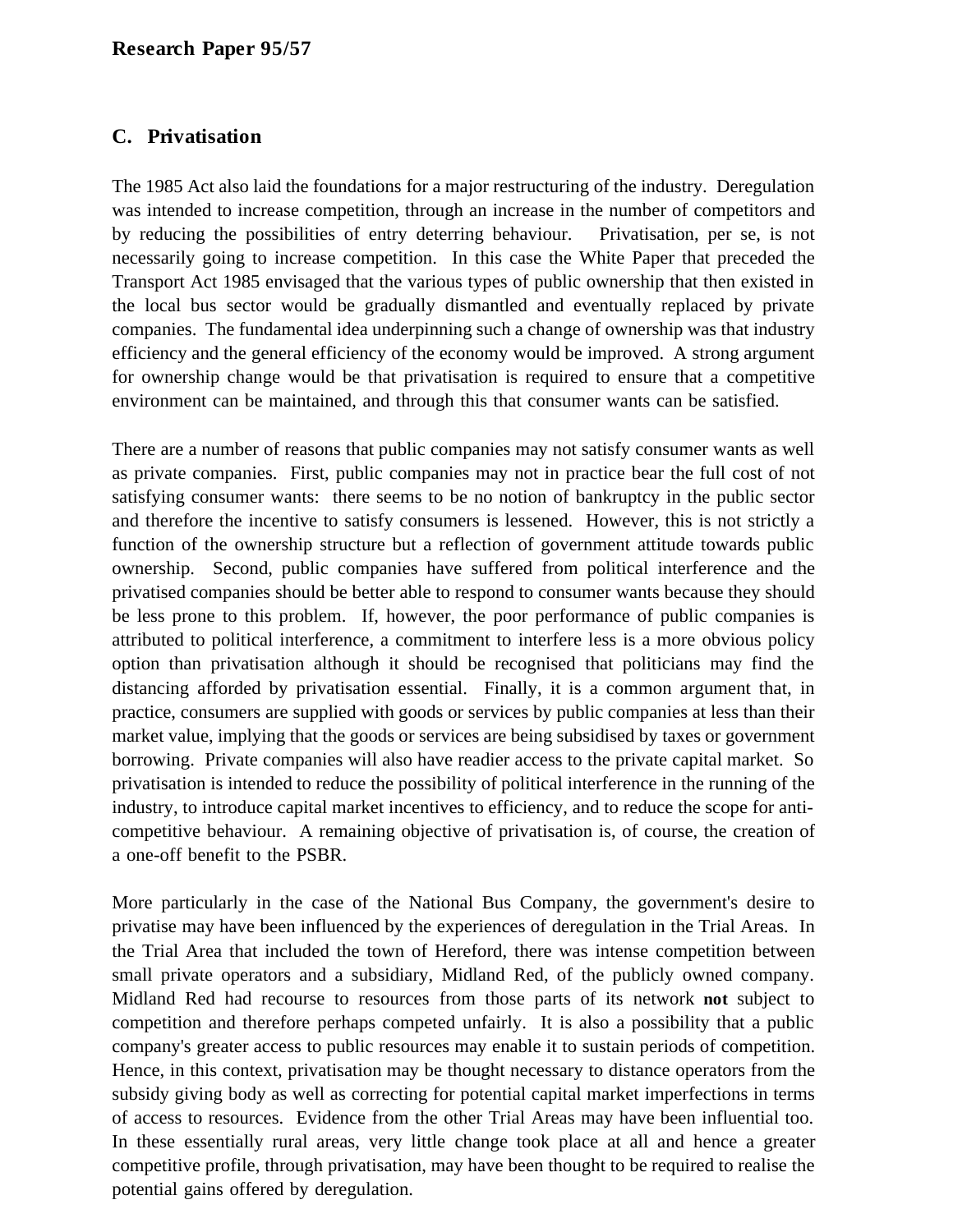The intention of the government was to maximise the potential for local competition within the industry. In the ten years before 1985 the bus industry was dominated by public sector companies. In the six English metropolitan counties and Greater Glasgow the vast majority of urban bus services were planned, funded and operated by Passenger Transport Executives. A number of other cities and towns had, by historical precedent, municipal bus companies under the control of the relevant district council in England and Wales, or the regional council in Scotland. Most of the remaining urban services and a high proportion of inter-urban and rural routes were operated by subsidiaries of the State owned National Bus Company in England and Wales, and by the Scottish Bus Group subsidiaries north of the border.

### **1. National Bus Company**

Part III of the Act required the sale of the National Bus Company subsidiaries to the private sector. The NBC was required to submit to the Secretary of State a programme for the disposal of its operations and to complete the agreed programme by January 1989. Under Section 48(5) of the 1985 Act, the Secretary of State could give directions to the company and he directed that each of its local bus operating subsidiaries should be sold individually. The disposal programme was approved on 19 May 1986. The programme provided that where basically comparable bids were received from management or employee groups and from third parties, NBC would give preference to the management or employee group, assuming the difference was not more than 5 per cent. The privatisation of the NBC bus operations was completed on 22 April 1988 with the sale of London Country (North East) to Parkdale Holdings plc and Mr. Alan Stephenson, a bus operator. Details of sales of the other companies were listed in a  $PQ^6$ . Forty of the companies were bought by management or employee teams and many of the sales included provision for employee share schemes or profit-sharing schemes. Victoria Coach Station Ltd was the only subsidiary not privatised. This was kept in the public sector by being sold to London Regional Transport.

Transport Minister, David Mitchell approved the increase in competition<sup>7</sup>:

."separate sales have also achieved their objective of promoting competition in the bus industry. There are already numerous examples of ex-NBC subsidiaries competing with each other to provide better services for bus passengers up and down the country. Privatisation has thus reinforced and enhanced the success of our policy of bus deregulation".

A guidance note explaining how competition law applied to the bus industry was issued by the Department of Transport in August 1986. Bus operators were now liable to the law on restrictive practices and monopolies. On 3 November 1988, the Director General warned bus

<sup>6</sup> PQ HC Deb 18 April 1988 cc357-360w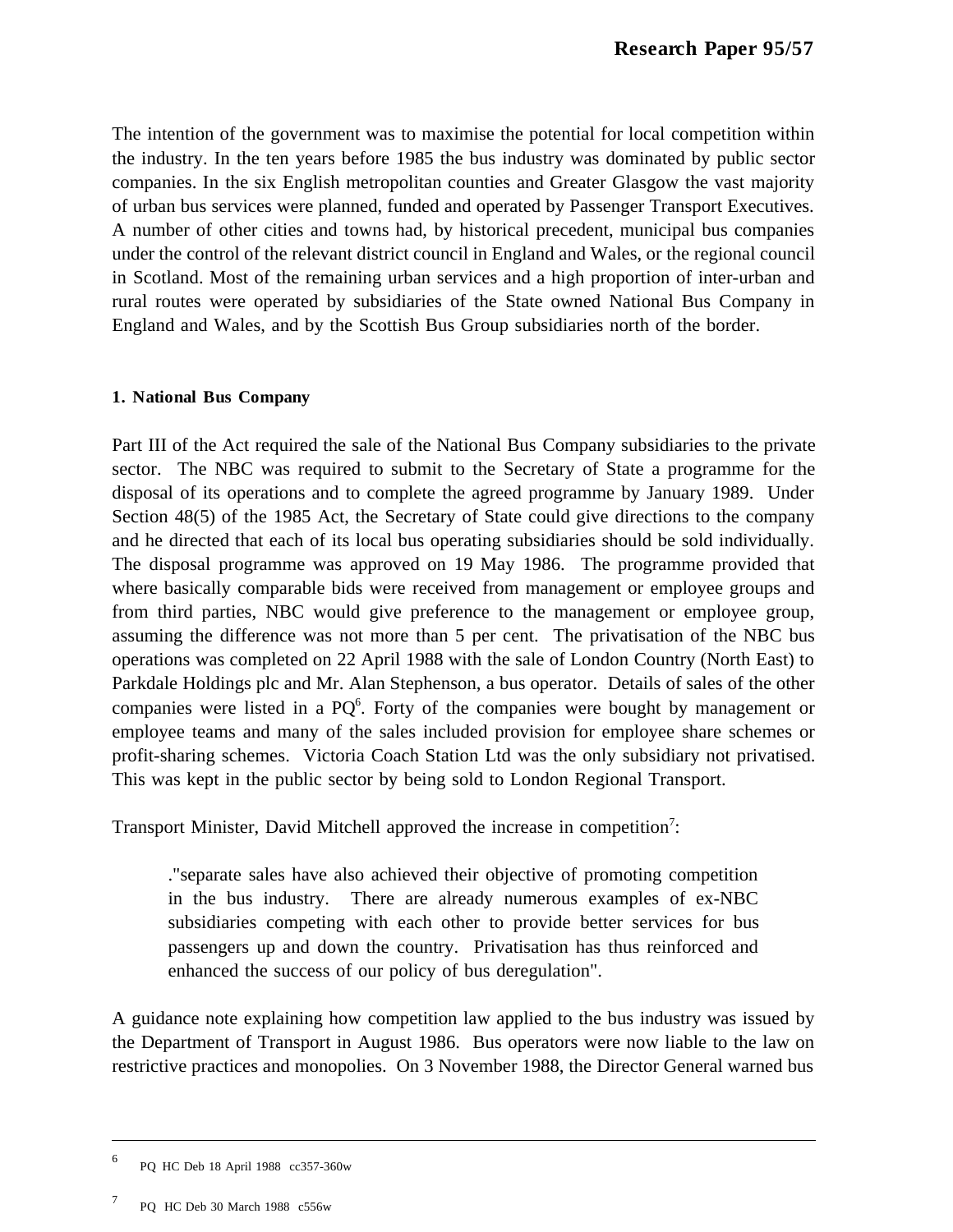companies about their possible anti-competitive agreements<sup>8</sup>. He also started two separate investigations into South Yorkshire Transport and West Yorkshire Roadcar Company about anti-competitive practices<sup>9</sup>. The Monopolies and Mergers Commission was also examining the Bristol and Northern Ireland bus companies. Since then bus companies have been examined by both bodies on a number of occasions. This aspect is considered further in section IV.

The other point made by Mr. Mitchell in the PQ of 30 March 1988 was that "separate sales have proved good for proceeds". Individual sale prices have not been disclosed for commercial reasons but on 25 January 1989, Mr. Channon announced that the gross proceeds of the NBC privatisation amounted to £323 million. This resulted in a net surplus to the Government of £89 million after all debts and privatisation expenses had been accounted for $^{10}$ .

The Public Accounts Committee considered the arrangements for and the outcome of the sale and was critical of the Department's conduct of the sale of the individual companies as it felt that they had not accurately forecast their value<sup>11</sup>.

## **2. Local Authority Bus Companies**

The status of bus operations controlled by the local authorities was changed by the requirement to establish commercial companies under Part IV of the 1985 Act. The government would like to see all local authority bus companies voluntarily sold into the private sector. Section 75 of the Act allows for local authorities, should they so choose, to dispose of their bus undertakings subject to the Secretary of State's approval. In a press notice, Mr. Portillo, then Minister of State for Transport outlined some of the points the Government would look at in deciding whether to approve a proposed sale<sup>12</sup>:

- 1) LAs were free to sell either by competitive tender or by single tender to the company's employees and/or managers.
- 2) LAs should think hard about competitive tendering. This could be in the best interests of the ratepayers, the company itself and its employees.

 $\overline{\phantom{a}}$ 

<sup>8</sup> OFT press notice 3 November 1988

<sup>9</sup> OFT press notice 22 June 1988

<sup>10</sup> PQ HC Deb 25 January 1989 c573w

<sup>11</sup> PAC 9th report *Sale of the National Bus Company;* 18 March 1991 - HC 119

<sup>12</sup> Department of Transport press notice 70, 20 February 1989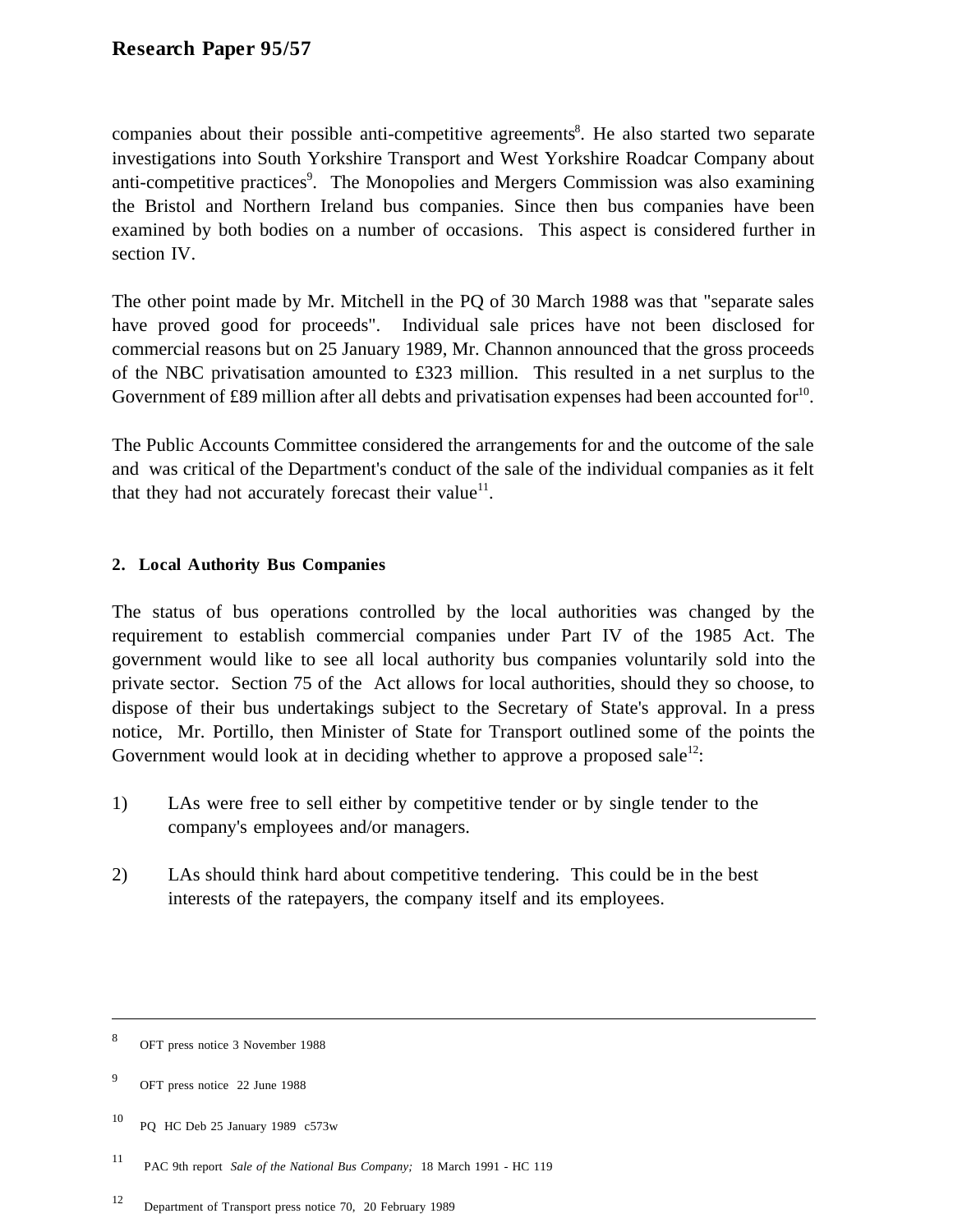- 3) If the LAs were to proceed by single tender, the Government would need to be reassured that the price was not out of line with what would have been achieved on the open market.
- 4) The Government would not look sympathetically at applications for sale of only part of a company's shareholding.

Portsmouth City Council was the first municipal bus company to sell its bus operation. The sale to Southampton City Bus Ltd. and the employees of Portsmouth City Transport Ltd. was agreed 1 June 1988. Since then the policy has altered in certain respects following the PAC's criticism of the government over the sale of Rover Group PLC to British Aerospace  $PLC^{13}$ . In its report, the PAC recommended inter alia that, "in all future sales of public assets .. anything other than full and open competition should be the exception". The Government, in consequence now require that local authority bus companies must be offered on open tender. However discounts of up to 5% are allowed in respect of local authority management employee buy-outs and the Secretary of State will agree to the exclusion of certain bidders if a local monopoly would result. Following the Autumn Statement 1992, local authorities who sold their bus companies before the end of 1993 would be able to use all the proceeds of the sale for capital projects instead of the 50% allowed previously and which applied again after 1 January 1994 $^{14}$ . In March this year, Dr. Mawhinney announced that from 5 April, for one year, the set-aside rate for receipts from the sale of bus companies should be reduced to 25%, so allowing local authorities to keep more of the money<sup>15</sup>. The situation at present is that 28 companies have been sold, 6 have ceased trading and 20 remain in local authority ownership. Details are summarised below:

| In October 1986 as part of bus deregulation under the Transport Act 1985, 53 local authority owned<br>bus companies were set up in England, Wales and Scotland after the Transport Act 1985 came into<br>operation. The splitting of Greater Manchester Buses Ltd in December 1993 added the extra<br>company. The present position is: |              |      |                |           |  |  |  |  |
|-----------------------------------------------------------------------------------------------------------------------------------------------------------------------------------------------------------------------------------------------------------------------------------------------------------------------------------------|--------------|------|----------------|-----------|--|--|--|--|
|                                                                                                                                                                                                                                                                                                                                         | <b>Start</b> | Sold | Ceased trading | Remaining |  |  |  |  |
| England<br>New company<br>Wales<br>Scotland                                                                                                                                                                                                                                                                                             | 42           | 22   | 4              | 16        |  |  |  |  |
| <b>TOTAL</b>                                                                                                                                                                                                                                                                                                                            | 54           | 28   | h              | 20        |  |  |  |  |

Source: Department of Transport, November 1994

- <sup>14</sup> PQ HC Deb. 2.7.93 c638w
- <sup>15</sup> PQ HC Deb 3.3.95 c 732w

<sup>13</sup> PAC November 1991 - HC 51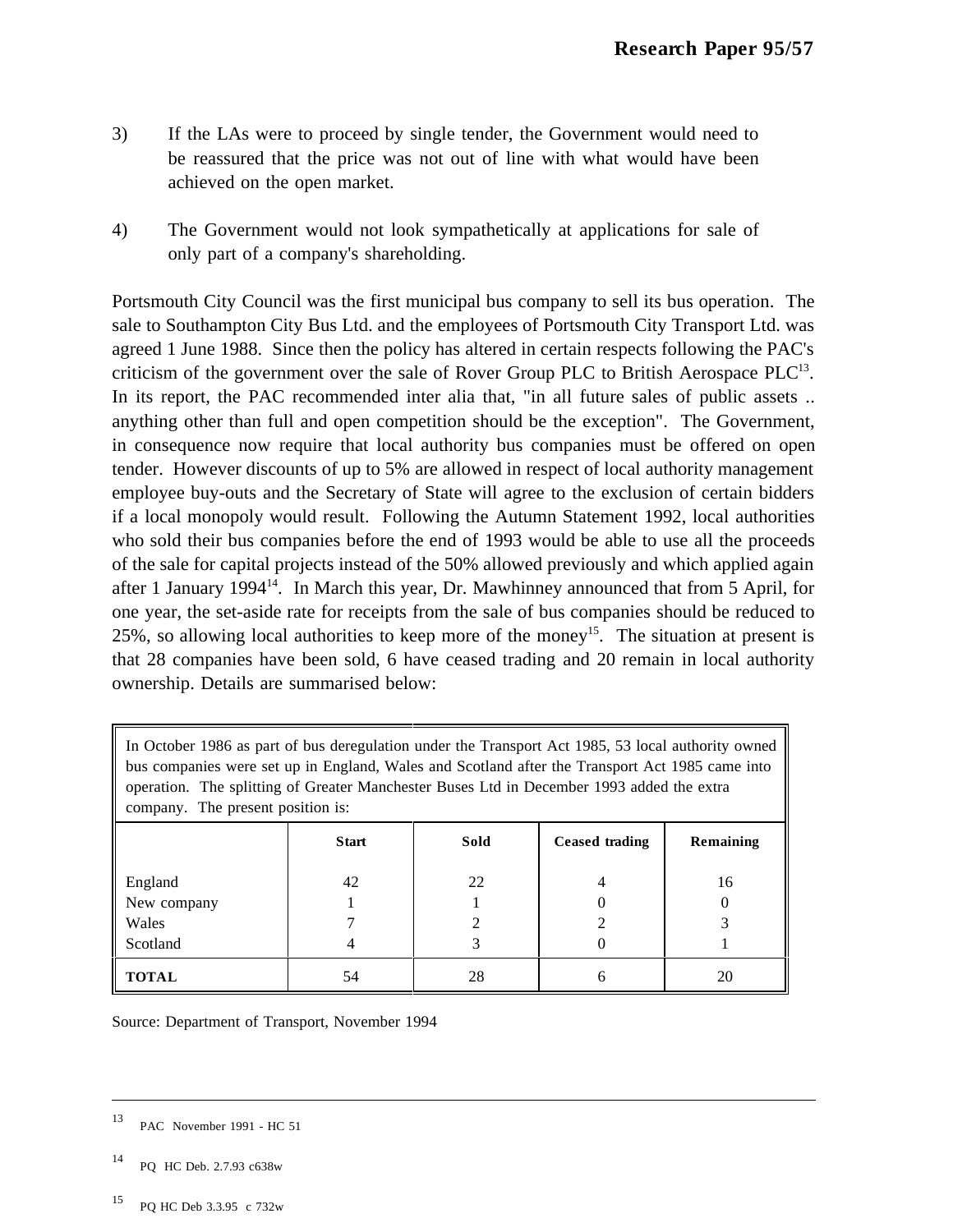On 16 February 1989, Mr. Portillo said "The Government are encouraging local authorities to sell their bus companies and does not rule out the possibility of seeking powers to require them to do so"16. And more recently, Mr. Freeman said "Measures to require the sale of local authority bus companies will be introduced when a suitable legislative opportunity occurs"17. However with the collapse of Darlington Transport Co Ltd, the government is less likely to continue to press for action in this area as purchasers become more wary.

### **3. Scottish Bus Group**

In Scotland the position was slightly different as the Scottish Bus Group operated the buses and coaches. As in England, long distance journeys had been deregulated by the Transport Act 1980 and local bus services had been deregulated in October 1986 by the Transport Act 1985. However, whereas the 1985 Act placed on the NBC a duty to draw up plans for its privatisation, a similar duty was not placed on the SBG. It was not until 1988 that Malcolm Rifkind, then Secretary of State for Scotland, announced he would privatise the company. The *Transport (Scotland) Act 1989* restructured the SBG into 10 separate independent bus companies before being privatised. Guidance was given by the Secretary by State for Scotland on the disposal programme<sup>18</sup> and the first subsidiary, Lowland Scottish, was sold to its management - employee buy-out team in August 1990. The sales were completed by October 1991 and yielded some £90 million for the Exchequer compared with an earlier expectation of £103 million. The sale was considered by the National Audit Office in 1993<sup>19</sup> and the Public Accounts Committee in 1994<sup>20</sup>. The PAC were critical that the costs of the sale had increased so much and that a considerable amount was spent on work not subject to competitive tender.

<sup>16</sup> PQ HC Deb 16.2.89 c.187w

<sup>17</sup> PQ HC Deb 19.4.94 c.438w

<sup>18</sup> Scottish Office S*cottish Bus Groups Disposal Programme* - February 1990

<sup>19</sup> National Audit Office *Sale of the Scottish Bus Group* 23 July 1993 - HC 884

<sup>20</sup> Committee of Public Accounts 21st report *Sale of the Scottish Bus Group* 21 April 1994 - HC 97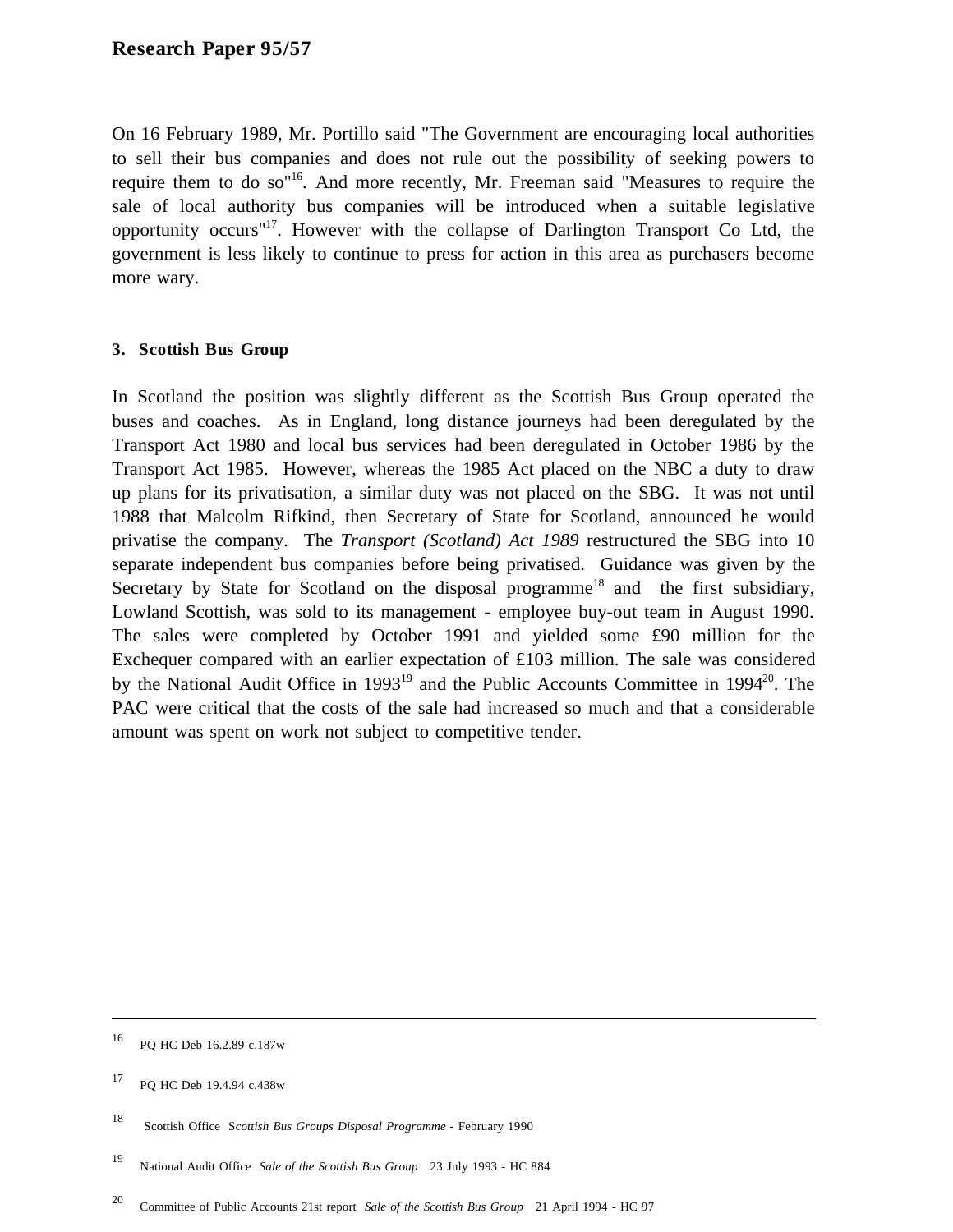## **D. Changes to the Legislation**

In March 1993, the Department of Transport circulated a consultation paper on local bus services outside  $London^{21}$ . While deregulation had brought some clear advantages, particularly through the reduction in costs and in local authority subsidies, concerns had been expressed over:

- timetables changing so frequently that passengers find it difficult to obtain upto-date information;
- the short period of notice required for changes in services causes instability and discourages potential users;
- the bunching of services by competing operators on busy routes leads to congestion in city centres;
- no right of appeal for companies excluded from travelcard schemes run by other operators.

Following the consultation exercise, Roger Freeman ruled out major changes to the legislation but announced a package of minor rule changes<sup>22</sup>. There was to be further consultation on the powers of the Traffic Commissioners to use their powers to control congestion.

The Traffic Commissioners have powers under section 7 of the 1985 Act to place traffic regulation conditions on the licences of bus operators to regulate buses when there is a danger to the public of severe traffic congestion. These powers have enabled them to regulate the routes, stopping places and when and for how long vehicles may stop at such stopping places. In a recent appeal case some doubt was thrown on the use of these powers to control the number of vehicles and clarification seemed advisable. The Minister therefore decided a new regulation would be introduced to make it clear that traffic commissioners when determining traffic regulation conditions might use their powers to regulate the number of buses used in providing a service and to control the use of duplicate buses. New regulations were laid before Christmas and came into effect on 1 February 1995 to $^{23}$ :

a) Make clear that traffic commissioners have powers, under s.7 of the 1985 Transport Act, to use traffic regulation conditions to control the number of buses used in providing a service.

<sup>21</sup> Consultation paper on the operation of local bus services outside London Department of Transport, 24 March 1993

<sup>22</sup> Department of Transport press notice 455, 16.11.93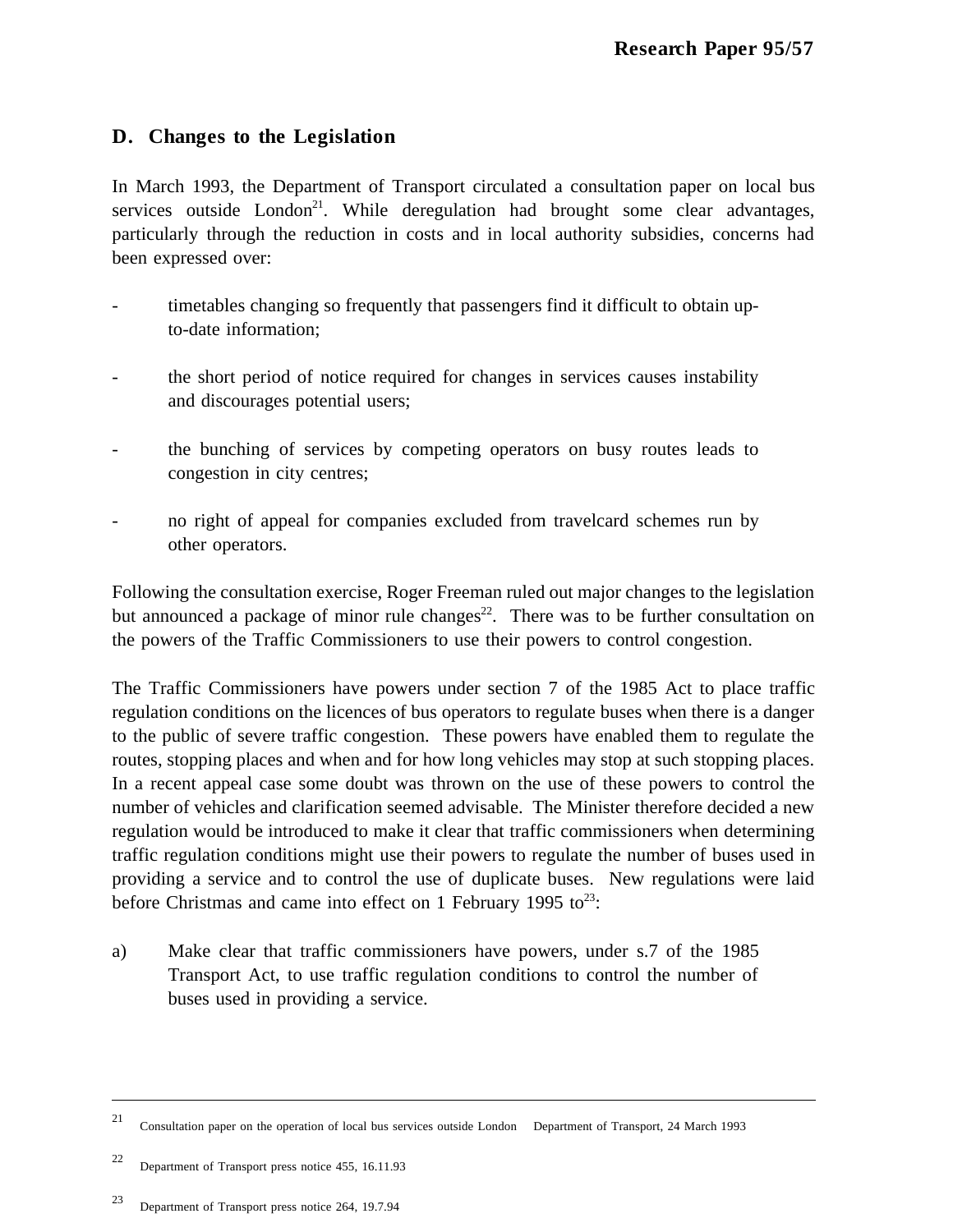b) Restrict the use of duplicate buses to circumstances where operators have reasonable grounds for expecting their vehicles will have insufficient capacity to cope with demand.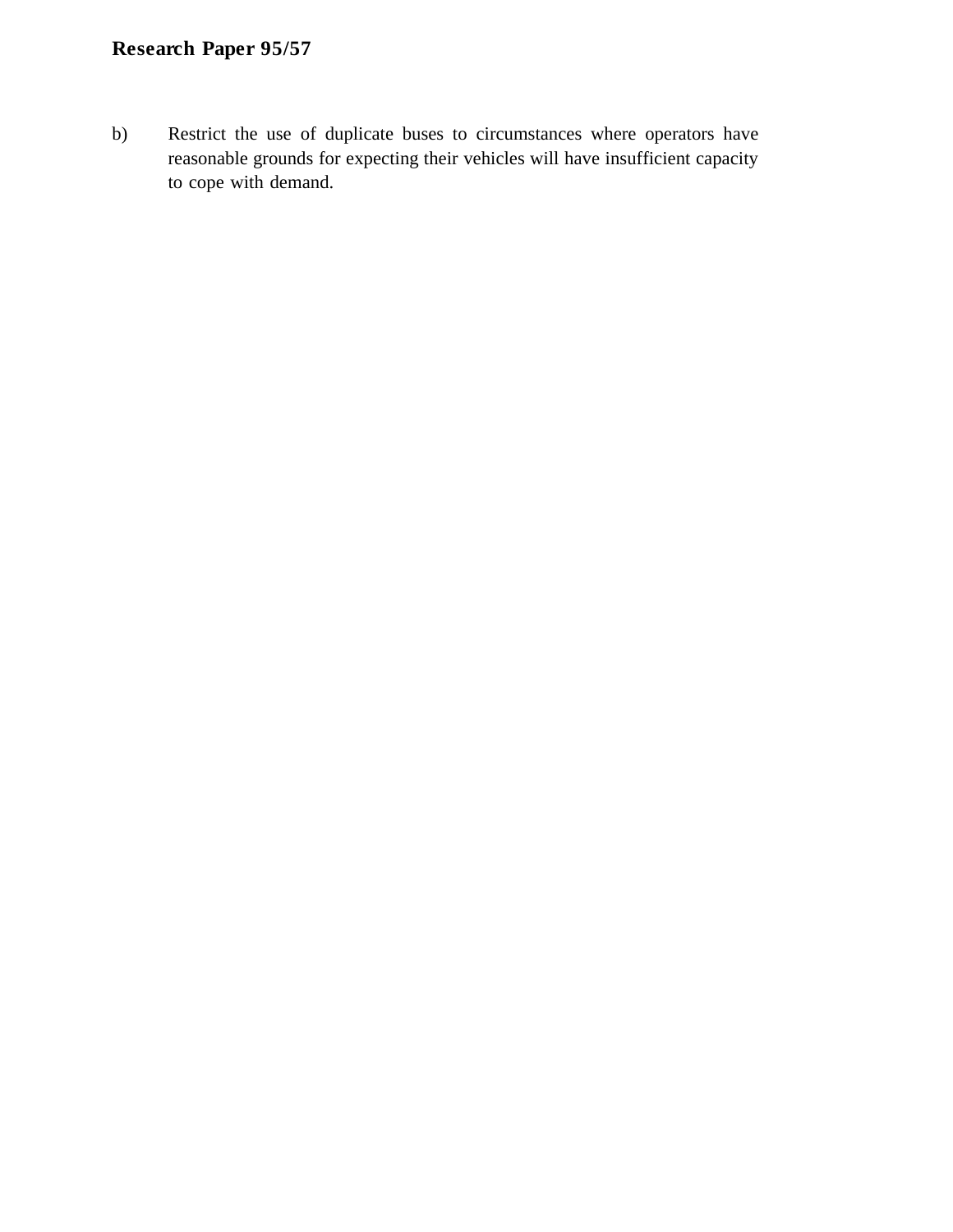# **III The Effects of Deregulation**

Deregulation has helped to reduce costs but the other benefits of increased competition remain elusive. The TRL reviewed the operation of the industry after the first five years<sup>24</sup>. It found that while the threat of competition appeared to have acted as an incentive to bus companies to reduce operating costs and improve services, only a small minority of bus services had been affected by actual on-the-road competition. The more remarkable cases attracted considerable publicity but, since they were atypical, may have produced a somewhat distorted impression of competition in general.

In 1993 the Transport Committee considered the government's proposals for the deregulation of buses in London and made a particular point of asking witnesses about the effects of deregulation on buses outside London. A comprehensive analysis of the effects of bus deregulation was carried out by Dr. Goodwin at the Committee's request and printed as Appendix 1 of their report<sup>25</sup>. The evidence showed substantial changes in the pattern and delivery of bus services since the implementation of the 1985 Act. The most important of these are summarised as (para. 13):

- an increase in the total number of bus routes run;
- an increase in the real level of fares;
- a fall in operating costs;
- a fall in the number of passengers.
- a fall in public subsidy.

The picture varied considerably in different areas: the greatest increases in services have occurred in some inner and central urban areas at busy times whereas reductions have been in the less well-used suburbs, weekend and evening services. There was broad consistency in the statistical evidence submitted to the Committee by the various interested parties, but there were significant differences in the interpretation of the figures. In particular, there was no consensus about which of the principal effects observed are due directly to deregulation and which are the result of other factors. The evidence was summarised in tabular form and is reproduced in Appendix 2.

In their evidence, the Government emphasised the success of deregulation and identified the

<sup>24</sup> Report 353 1992

<sup>25</sup> Transport Committee 4th report *The Government's Proposals for the Deregulation of Buses in London*, 14 July 1993- HC 623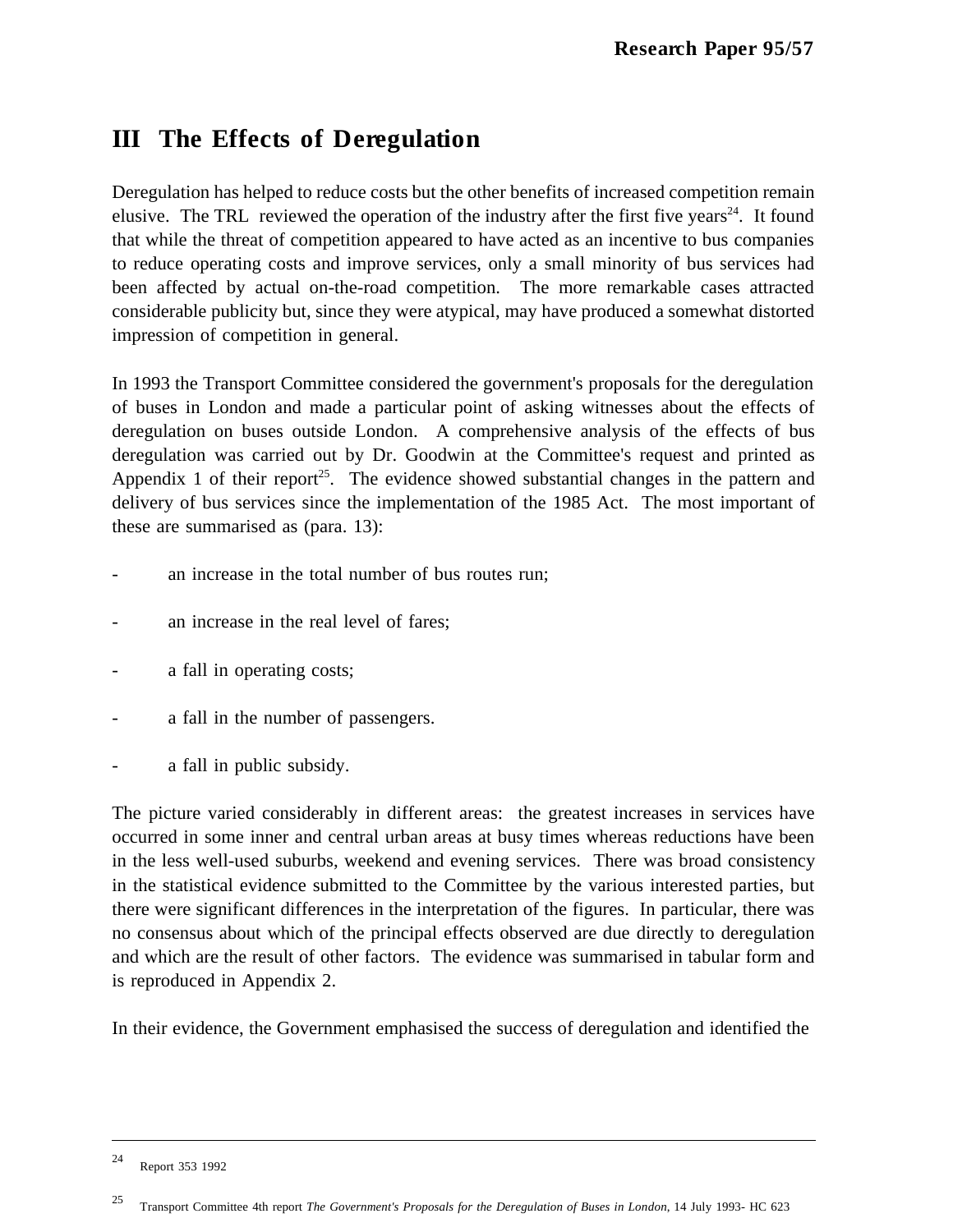following benefits to the industry<sup>26</sup>:

- bus mileage increased by 20 per cent outside London between 1985-86 and 1991-92;
- 84 per cent of mileage is now run on a commercial basis;
- subsidies have been halved in real terms;
- innovations, such as the use of smaller buses, have been introduced, providing fast and efficient services, connecting new areas to the network.

The Committee, however, was concerned about reductions in financial support for bus transport, the fare rises and service instability.

Two years later, the Committee is again studying the bus industry and is considering the consequences of bus deregulation outside London. The emphasis of the debate now is less on privatisation than the effects of deregulation. There seems to be no desire on the part of the local authorities to own the companies again, but there is serious concern about some aspects of their operation. It must be recognised, however, that the degree of disquiet does depend to some extent on where one lives. There seems to be less concern at the effects of deregulation in, say Oxford or Bristol, than there is in Sheffield or Warrington.

The topics of concern can be summarised as follows:

### **Subsidies**

Public subsidies for bus services, in the form of concessionary fares reimbursement, fuel duty rebate, payments for secured services and other grants, currently amount to almost £1 billion per annum. But the subsidy is falling: for example, payments for secured services outside London have fallen by 55% between 1985/86 and 1993/94. About 85% of the services are provided without subsidy, although it is difficult to be precise. For example, in Manchester 15% of the bus mileage is subsidised, but probably 80% of services have some section of subsidised service in them. Some less obvious costs to the local authorities may be increasing, such as the cost of providing customer information.

### **Operating Costs and Investment**

Costs per vehicle km have been reduced. Many restrictive practices have disappeared and the numbers employed have decreased. Reduced costs in some areas may also have come about from a reduction in wages in real terms and through lack of investment in new vehicles. In some cases reduced costs have meant fewer services at expensive times, such as in the evenings or on Sundays. Bus operators in the metropolitan areas have trimmed their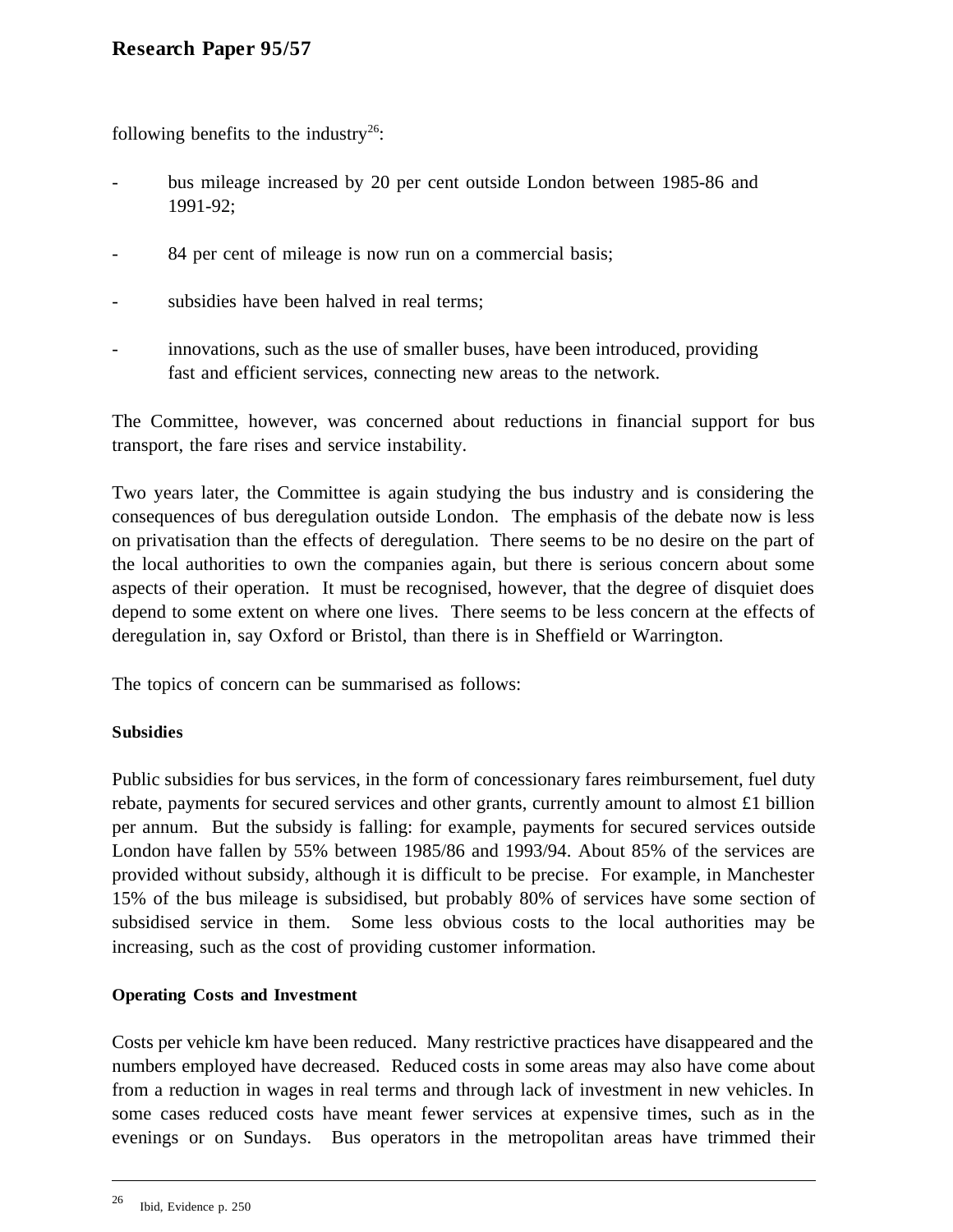operating costs by rather more than in the shire areas. However the decrease in passengers has meant that although the cost per km has been reduced there is little change in the real cost per passenger km.

Initially new investment was low. The pattern now is that investment in new or better vehicles only occurs on established routes where the operator has some stability. Where there is most competition, quality becomes less important as the competition tends to depend on price. Certainly the statistics show that 35% of all buses are now over 12 years old compared to 18% in 1985. The figures are particularly striking for the larger buses.

The large companies do seem to find more money for investments in new buses. FirstBus and Stagecoach have both invested in new buses. They also seem to have the resources for a more strategic view of the industry. Badgerline, now part of FirstBus, has examined the potential of light rail systems and other technological developments, while Stagecoach has carried out centrally maintained experiments with network development, vehicle design and fare levels.

### **Passenger Miles**

Since 1985/86, annual bus patronage has been steadily declining at a rate of 3% a year. By 1993/94, total bus passenger journeys outside London had fallen by 27%.The decline has been particularly acute in the metropolitan areas and yet in London, where a different system has been introduced, there has been very little decline. This fall coincides with an increase in car ownership but it is not clear whether increased car use was a contributory factor to the decrease in bus use or whether discontent with the buses led to increased car use.

## **Vehicle Miles**

Since 1985/86, local bus miles have increased by 24%. However this takes no account of occupancy. If two buses leave within five minutes of each other, there may be twice as many miles but there is not any increased benefit to the passenger. One double decker may be replaced by three small buses and the number of seats remains the same while the number of miles triples. Buses will be contributing to traffic congestion while not taking any more passengers out of their cars.

### **Fares and Tickets**

Fares generally are up 17% in real terms, although there individual exceptions, such as Oxford for example.

Tickets usable on all buses often disappear under competition as it is hard to divide up the revenue. In some areas multi-operator and multi-mode tickets have been introduced and are popular with passengers. Operators may participate in such schemes provided they do not restrict their ability to compete by doing so. However many operators refuse to participate, perhaps because they want to continue in a cash economy, perhaps because of the costs of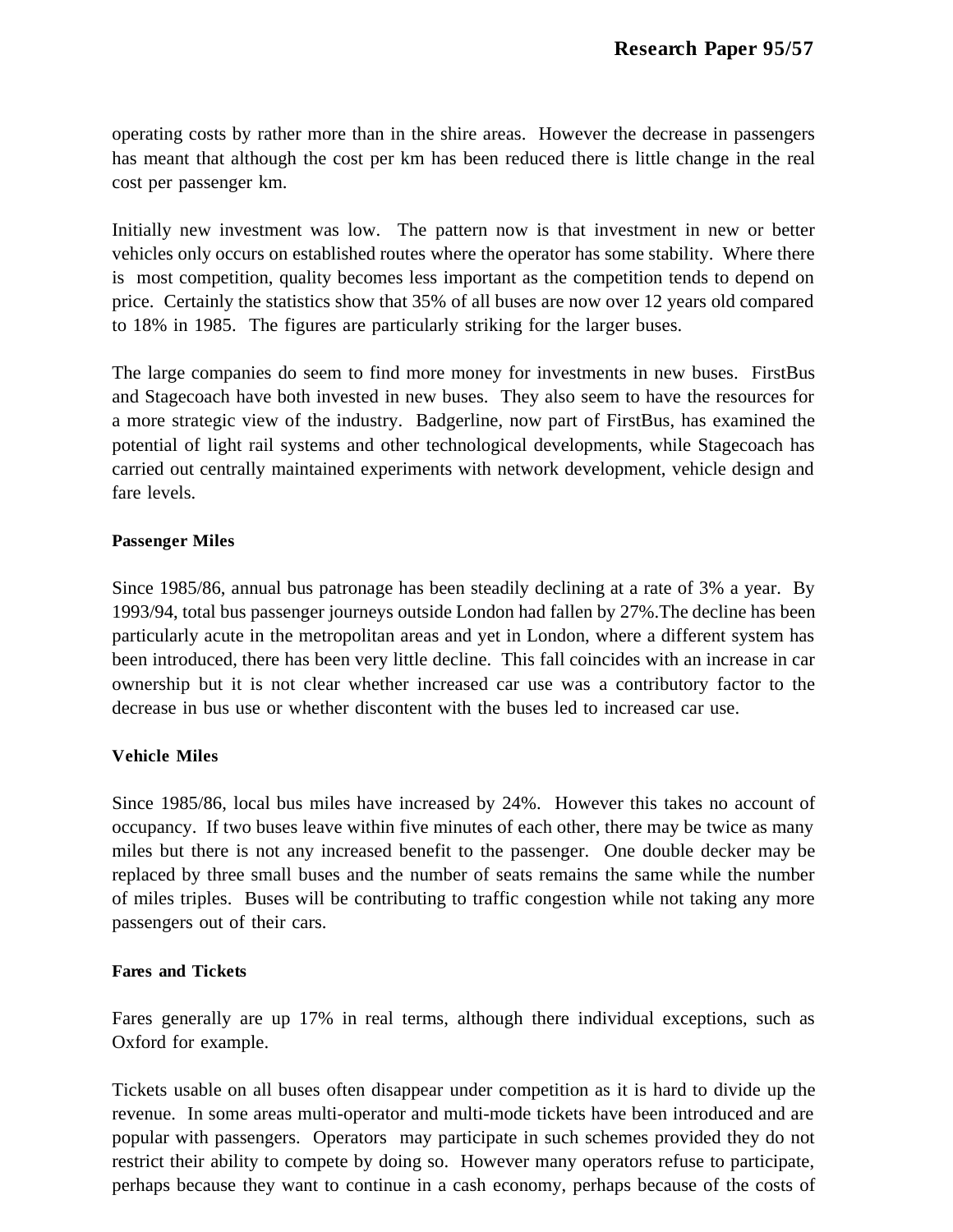investing in the technology, perhaps because frequent, short journeys are more profitable for them.

## **Information**

One of the main criticisms expressed about deregulation is that it has made it more difficult for passengers to obtain information on bus services, given the number of different operators providing the services. It is clearly in each operator's interest to provide information on its own services, in that it is likely to help in attracting and retaining passengers. But operators are unlikely to wish to co-operate with each other in providing information on all their services, any more than do competitors in other markets, although it should be mentioned that co-operation between operators on timetables is **not** an agreement needing to be registered under the Restrictive Practices Act.

Local authorities have powers to produce information covering all operators' services, and many do so, but if they decide not to, then actual and prospective passengers must seek information from individual operators. It is often rather difficult to do in practice as timetables change frequently. Proposals have been put forward that any changes should be made by all operators on fixed dates, say once a quarter, but this has been ruled out by the Government. There are some informal arrangements which are acceptable under the Restrictive Practices legislation.

There is little hard evidence on the extent to which the provision of information (or the lack of it) affects bus patronage. The Department of Transport therefore commissioned research into the types of information which passengers find most valuable, and the effects on patronage of variations in information provision. It now has the preliminary results and they will be considered by the Bus Working Group, a group of representatives of the Department and the local authorities, chaired by the Minister of State, Steven Norris.

Publicity is important, not just for the convenience of the passenger but also because more people will use a service they know of. This makes it more likely an operator can run a commercially viable service and less need for it to be a tendered, socially necessary, service.

## **Rural Areas**

 $\overline{a}$ 

As a consequence of the 1985 Act, block grants of subsidies by local authorities to bus operators ceased, and have been replaced by payments under contract awarded by competitive tender, generally in respect of individual services. Early studies of the effects of bus deregulation under the *Transport Act 1985* indicated that rural bus services had been maintained at pre-deregulation levels, despite predictions from some operators that this would prove impossible<sup>27</sup>. Nevertheless, there was concern that with the phasing out of the Rural Bus Grant and increases in prices for subsidised services as bus operators became more

<sup>27</sup> TRRL Report RR 161 *Bus Deregulation in Great Britain, a review of the first year*, 1988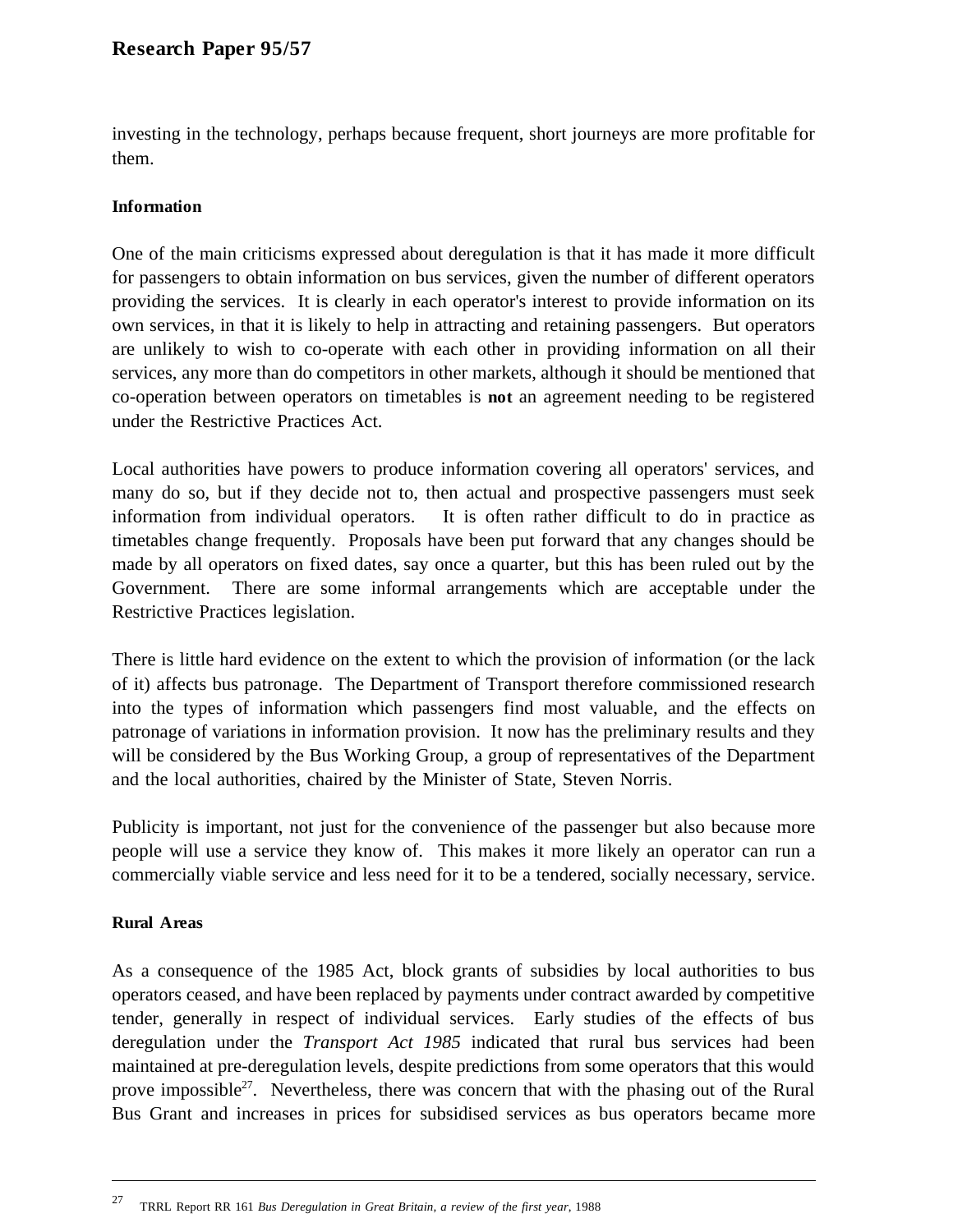familiar with competitive market conditions, local authorities would be driven to abandon many of the more lightly used services.

A further report by the TRL in 1993 looked at four sample areas, Northumberland, Shropshire, Hampshire and Cambridgeshire<sup>28</sup>. Nationally, there was estimated to be a decline of some 11 per cent in the number of passenger journeys by local bus in England and this was assumed also to be so in rural areas. Despite this, the level of bus services (measured in bus hours) had increased in all the areas except Cambridgeshire where there had been a slight reduction. The changes were not, however, distributed uniformly over rural areas. There was a tendency for services to improve in major rural settlements and to decline in more sparsely populated areas. To some extent these changes are the result of LAs now being able to target resources more accurately in areas with greater needs. In all four counties, the overall costs of subsidising rural bus networks had fallen.

### **Predatory Behaviour**

There have been many stories of operators running buses a minute or two ahead of their competitors in order to squash any rivals; fares have been cut temporarily to price rivals out of the market; staff have been poached from rival companies; even the occasional bump by rival drivers. A quarter of all complaints made to the Office of Fair trading since 1986 have related to the bus industry. The Monopolies and Mergers Commission has conducted 14 investigations into anti-competitive practices and acquisitions as well as two monopoly references. This aspect is considered in the next section.

### **Conclusion**

 $\overline{a}$ 

There is little agreement about the long term effects of the 1985 legislation. Critics point to an asset base diminished by property sales since privatisation and windfall gains from sales; a decreasing passenger use and dissatisfaction from those who have no choice but to use the buses. Others can see emerging a new stable structure of profitable companies with large sources of city finance to invest in new vehicles, improve quality and seek to attract more passengers. This may well enable the industry to fulfil its emerging role in combating urban traffic congestion. Some regulation seems to be central to the management of the industry, but different views exist as to whether the existing institutions provide sufficient backing, whether only minor changes are needed to fine tune the system or whether radical action is needed to ensure a better industry.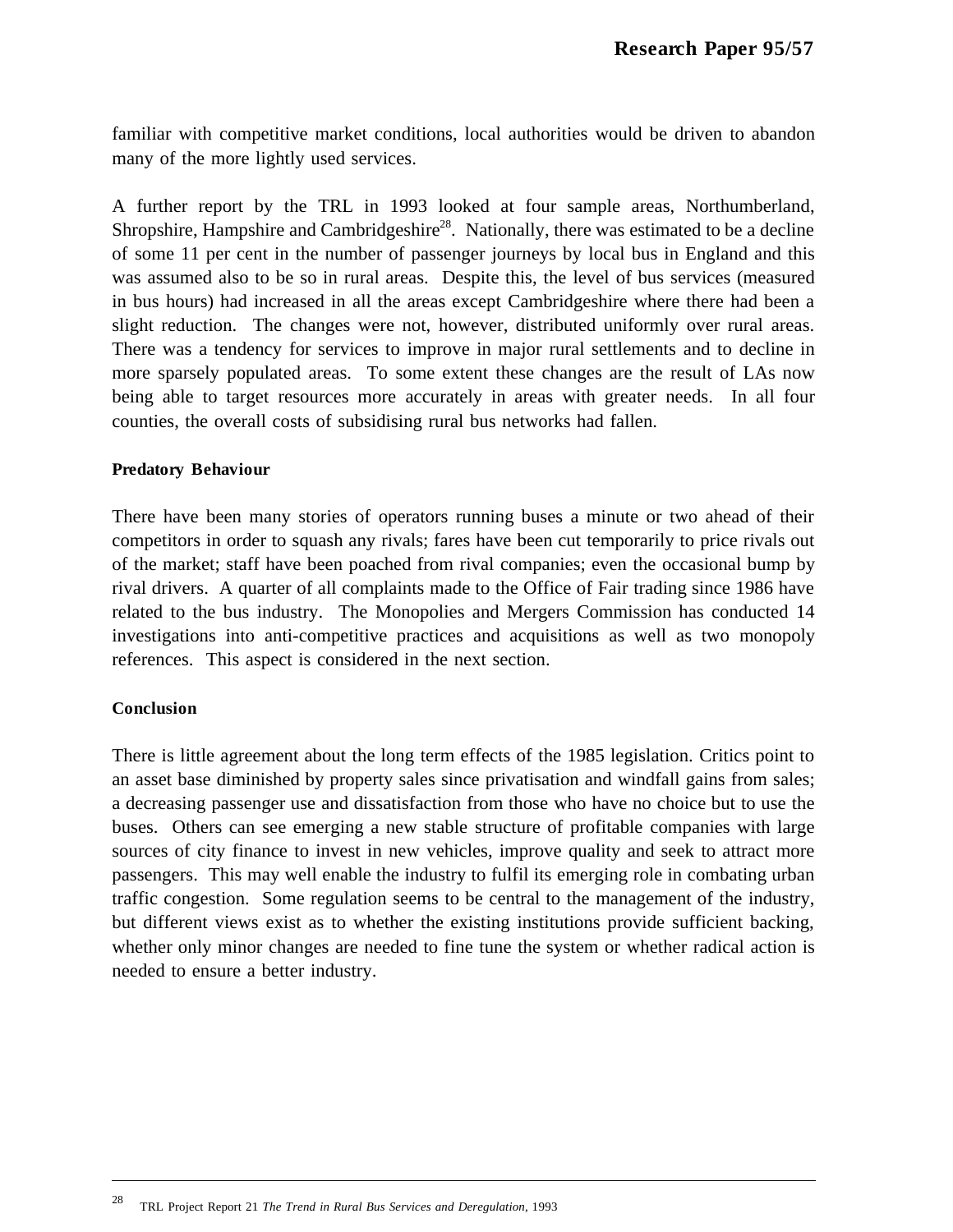# **IV Competition and Regulation**

In 1985, 75% of bus turnover was in the hands of the public sector. In 1995, about 5% was held by the 20 municipal companies which are the only operations still in the public sector. The Department of Transport say there are 1,800 bus operators drawing the fuel duty rebate but despite this figure, the large number of units set up after 1985 have been quickly consolidated into a smaller number of large players. Three groups are currently quoted on the stock exchange - Stagecoach, FirstBus (a merger of Badgerline and GRT), and the Go-Ahead Group. The private company, British Bus, is probably third in size, ahead of the Go-Ahead Group, and West Midlands Travel has recently announced it has been acquired by National Express.

To some extent mergers and eventual flotation may be inevitable. It is more difficult for private companies to raise money either to repay debt or fund acquisitions and a company may find itself starved of capital with which to grow and compete. A stock market flotation enables a company to discharge its debts and make acquisitions, and allows management and employees to sell their shares if they want to. But it is an expensive option and not recommended for companies with a profit of less than  $\pounds 2m$  a year.<sup>29</sup> A trade sale on the other hand realises cash for the business and gets access to the borrowing facilities of a much larger group more quickly and more easily than a flotation. Declining passenger numbers mean that acquisitions may be the easiest route to meaningful profits growth.

It is one of the problems of the increasing concentration in ownership that although the quality of bus provision is often higher where there is not excessive competition, a reduction in the number of operators may lead to a fall in the numbers able and willing to tender for local authority contracts. At present competition in this market for local authority contracts to operate supported services continues to exist, with a large number of small, local operations continuing to keep tender prices low.

A situation does seem to be developing where a few very large private groups control the majority of the bus industry. Some of the remaining single companies have been threatened by the competitive strength of the large groups and some recent cases, for example in Darlington and Lancaster, have been widely reported in the press and have been referred to the regulatory authorities. The Government remains committed to the promotion of competition in the provision of bus services and the Office of Fair Trading promotes the view that competition is in the best interests of the consumer, and the public interest. But there has been criticism about such predatory behaviour and that the regulatory authorities either do not have the powers to control the situation or are not using them.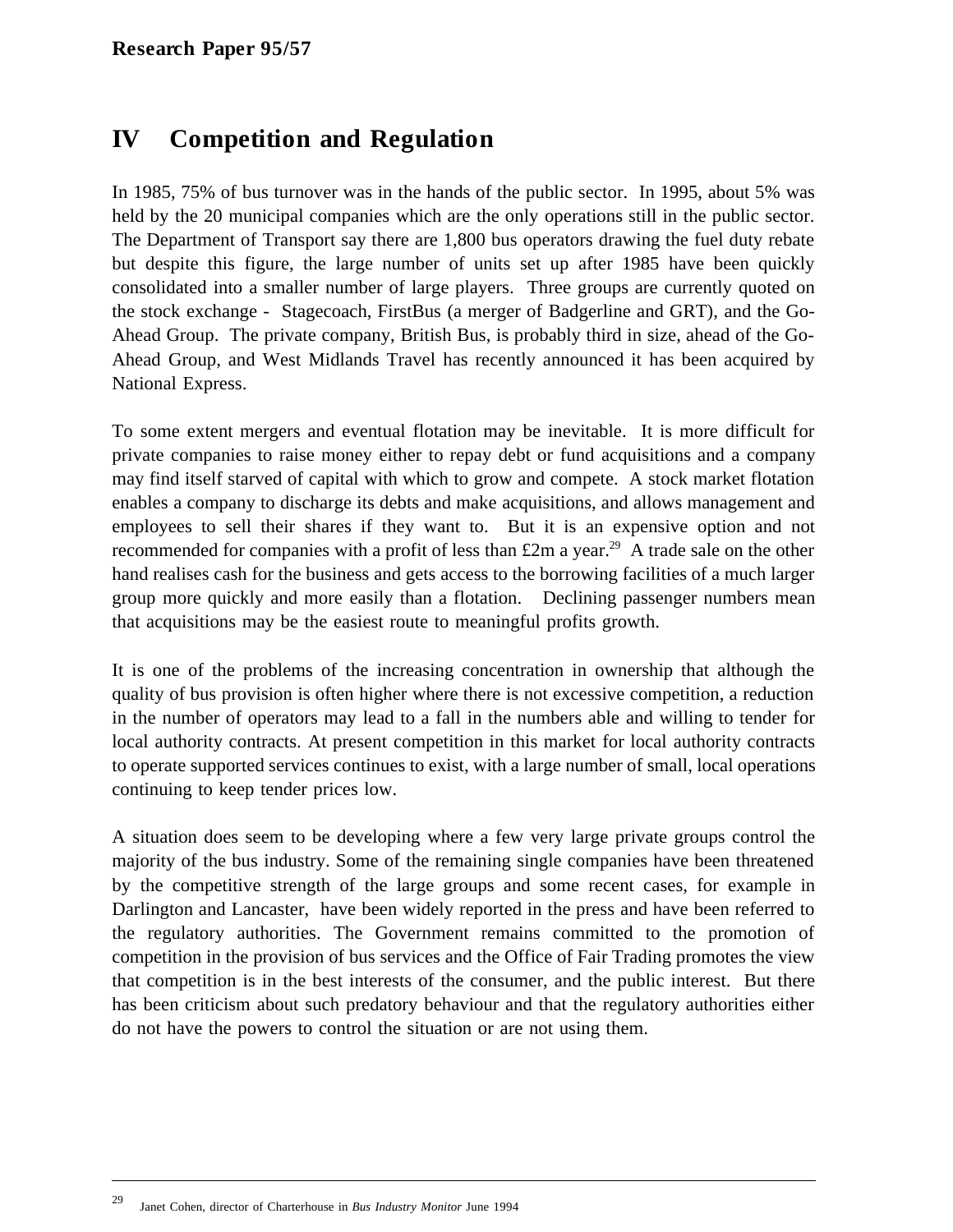## **A. The Traffic Commissioners**

The *Transport Act 1985* provided for the deregulation of bus services outside London and allows any qualified operator an unrestricted right to provide local bus services on a commercial basis. Part 1 of the Act abolished Road Service licensing and introduced instead a new system whereby operators offering local services (i.e those carrying passengers less than fifteen miles) were simply required to register the services they intended to operate with the Traffic Commissioner for their area. Six weeks' notice is all that is required to introduce or change services. The Traffic Commissioners are prohibited from taking into consideration the number of operators on a particular route when registering another service on that route. There is therefore no limit to the number of operators who can run a service on a particular route. The highway authority can make representations to the TC about a particular route on the grounds of **severe traffic congestion and perceived danger to road users** but not on the basis of unfair competition.

Section 6 of the Act and the *Public Service Vehicles (Registration of Local Services) Regulations 1986*<sup>30</sup> set out the requirements governing registration. As has been mentioned, the regulations were amended earlier this year to introduce restrictions on the use of duplicate vehicles $31$ . There was evidence that duplicate vehicles were being used as a competitive device to interfere with the legitimately registered services of competing operators. The Department proposed that Regulation  $9(2)(g)$  of the regulations covering the registration of local services should be amended so that duplicate buses might be run only when the vehicles normally providing the service had insufficient capacity to cope with passenger demand. It was also proposed that duplicate buses should arrive and leave at the same time or immediately after the bus which they were duplicating.

The majority of respondents to the consultation process agreed that duplicates were being misused and were in favour of an amendment to the regulations although the Confederation of Passenger Transport argued that if duplicates were being used anti-competitively it was a matter that should be dealt with by the Office of Fair Trading. The Minister decided that it was unrealistic to expect the Office of Fair Trading to intervene in every case where duplicate buses were being used anti-competitively and felt there were good grounds for introducing a clear control of duplicate buses so they could be policed by the Traffic Commissioner.

Section 7 allows the Traffic Commissioners to determine, following a request from a traffic authority, conditions governing routes and stopping places of local services with a view to preventing danger to road users or reducing severe traffic congestion:

<sup>30</sup> SI 1986 no 1671

 $\overline{\phantom{a}}$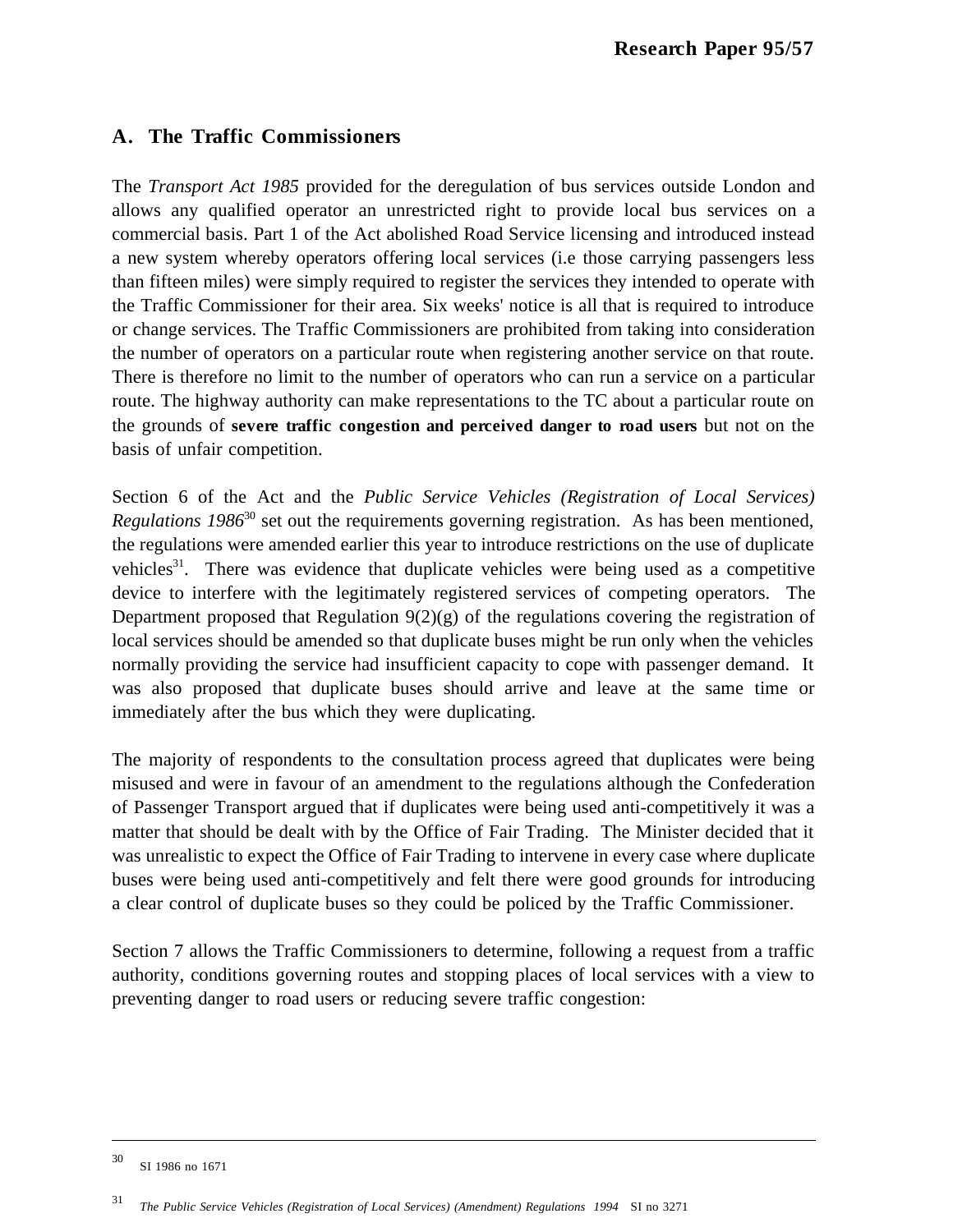#### **Application of traffic regulation conditions to local services subject to registration under section 6**

 $7 - (1)$  If a traffic authority asks him to exercise his powers under this section in relation to a particular traffic problem, the traffic commissioner for any traffic area may determine conditions ("traffic regulation conditions") which must be met in the provision of services in the area to which the conditions are expressed to apply.

(2) In this section "service" means any local service to which section 6 of this Act applies.

(3) The area to which traffic regulation conditions may be expressed to apply is any part of the traffic area of the traffic commissioner determining them.

(4) No traffic commissioner shall determine traffic regulation conditions unless he is satisfied, after considering the traffic in the area in question, that such conditions are required in order to

- (a) prevent danger to road users; or
- (b) reduce severe traffic congestion.

(5) In considering what traffic regulation conditions to apply to a particular area a traffic commissioner shall have regard in particular to the interests of

(a) those who have registered under section 6 of this Act services which are or will be operated in the area;

- (b) those who are, or are likely to be, users of such services; and
- (c) persons who are elderly or disabled.

(6) The purposes for which traffic regulation conditions may be determined are the regulation of

(*a)* the routes of services;

 $\overline{a}$ 

- *(b)* the stopping places for services;
- *(c)* when vehicles used in providing services may stop at such stopping places and for how long they may do so; and
- *(d)* such other matters as may be prescribed.

The Traffic Commissioners have powers under this section to place traffic regulation conditions on the licences of bus operators to regulate buses when there is a danger to the public or severe traffic congestion. These powers currently enable them to regulate the routes, stopping places and when and for how long vehicles may stop at such stopping places. In a recent appeal case some doubt was thrown on the use of these powers to control the number of vehicles and clarification of the law seemed advisable. To clarify the law, a new regulation was introduced to make it clear that traffic commissioners, when determining traffic regulation conditions, might use their powers to regulate the number of buses used in providing a service<sup>32</sup>.

Powers are available under section 26 of the Act to institute disciplinary procedures against any operator who breaks the rules. The Scottish Traffic Commissioner called twelve bus

<sup>32</sup> *The Public Service Vehicles (Traffic Regulation Conditions) (Amendment) Regulations* SI 1994 No 3272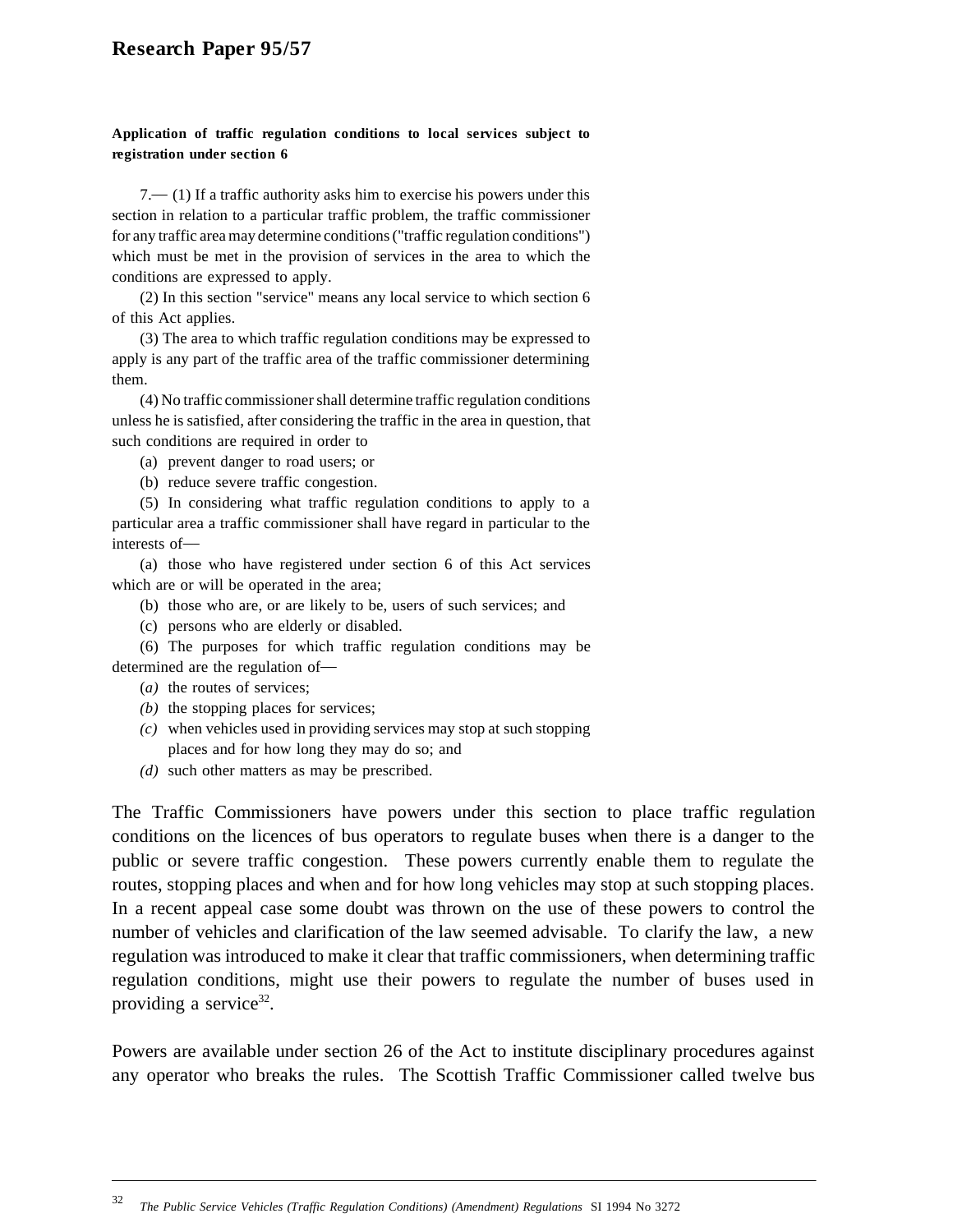operators to public enquiries in connection with alleged irregularities in the operation of their registered services $33$ .

The powers of the traffic commissioners do therefore seem reasonable in theory, but in practice they are criticised for being slow to deal with cases, having few penalties available to them to impose for minor misbehaviour, for being unable to take the initiative and for having no resources to monitor compliance.

## **B. Restrictive Trade Practices**

The *Restrictive Trade Practices Act 1976* governs agreements made between companies which may have the effect, if not necessarily the intention, of limiting competition between the signatories. If two or more parties accept restrictions under an agreement it is registrable with the Director General. Possible restrictions may include, for example, agreement to share a particular market in some way.

When two or more bus operators reach agreement (even an informal understanding) about any aspect of the service they provide - for instance on the areas or stops served, routes, timings, fares or even bus liveries - they may well be making an agreement which comes within the scope of the Act. It would be unlawful to operate such an agreement unless the details had first been sent to the Office of Fair Trading. The operators are not prevented from making agreements but they must be sent to the OFT to be evaluated for their effect on competition. Some conduct that was once widely accepted in the bus industry is now considered anticompetitive, and is unacceptable now that the industry is subject to the same law on restrictive practices as other industries.

The OFT gives some guidance on the view the Director General is likely to take on certain arrangements $34$ . It explains that most agreements between operators relating to such matters as travelcard schemes, acceptance of other operators' tickets, through-ticketing arrangements, publishing of a joint timetable or the provision of information about each other's services are not likely to be registrable with the OFT. Agreements to use, or not to use, certain bus stops or liveries are likely to be registrable but would probably not be regarded as significantly anticompetitive and can be dealt with under the procedures for releasing the Director General from pursuing the case to the Court. Agreements to charge particular fares or establish common fare zones or structures, or not to encroach on each other's territories, or to run or not to run on certain routes, are all likely to be regarded by the OFT as significantly anticompetitive. The Court has generally found that such agreements cannot be justified on public interest grounds.

<sup>33</sup> Scottish Traffic Area Office press notice 25.4.94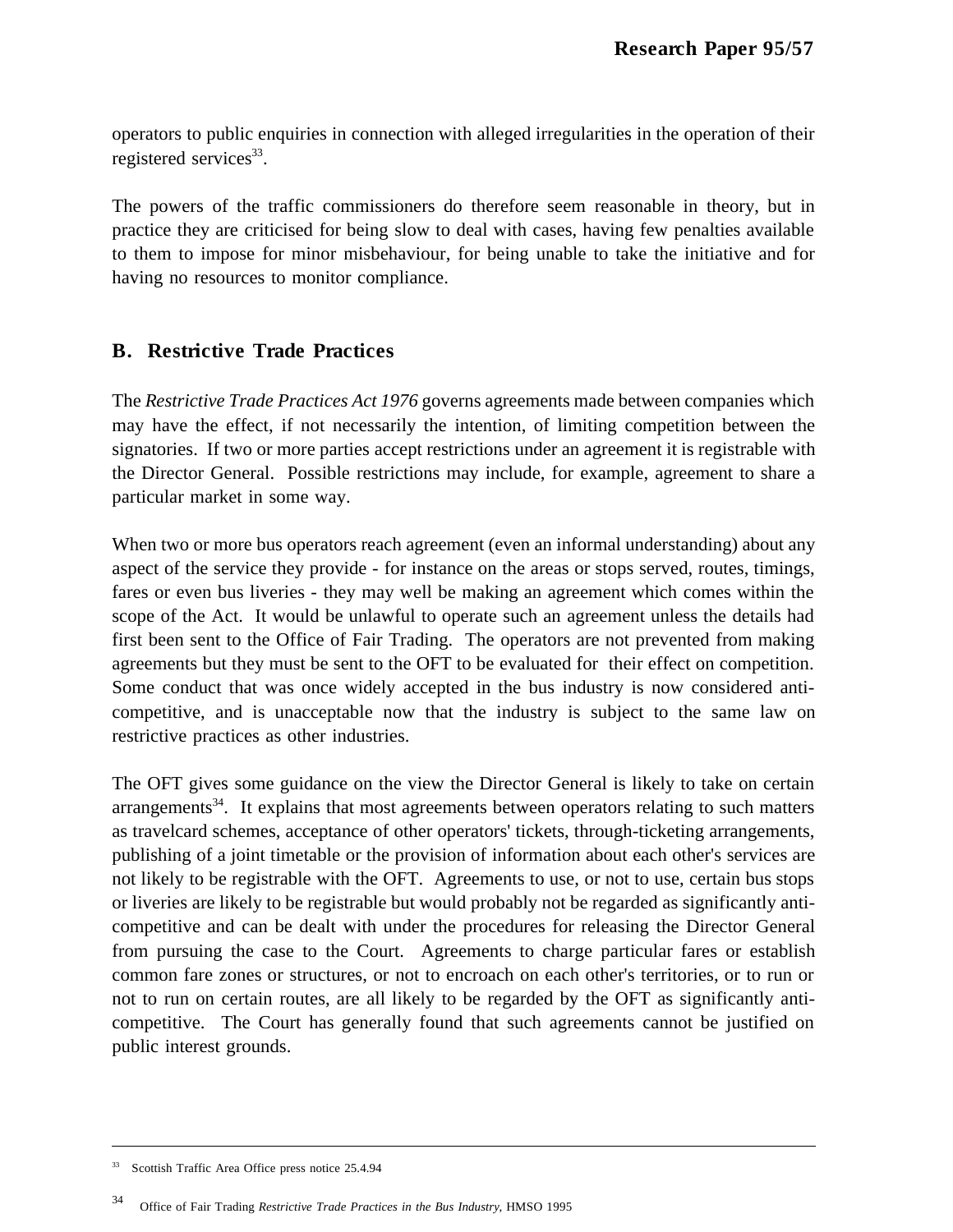## **C. The Fair Trading Act and Monopoly**

A monopoly situation exists if 25 per cent or more of the supply of a good or service in the UK or a part of the UK is accounted for by one person or business (a scale monopoly), or by two or more persons or businesses who conduct their respective affairs, whether by agreement or otherwise, in such a way as to prevent, restrict or distort competition (a complex monopoly).

If the Director General has reason to believe that a monopoly situation exists, he can refer it to the MMC for investigation. The MMC must establish whether a monopoly situation does exist, and in whose favour, and decide whether any matters attributable to that situation operate, or may be expected to operate, against the public interest. If it so finds, it may make recommendations as to how the adverse effects might be remedied.

The Secretary of State is responsible for deciding whether and how to act on any adverse public interest findings of the MMC. He is empowered to impose remedies by order but he may, and usually does, request the Director General to negotiate undertakings from the parties concerned. Such undertakings have statutory force and may, like orders, give rise to third party rights. Undertakings given are published and monitored by the OFT. The *Deregulation and Contracting Out Act 1994* allowed the Secretary of State to accept binding undertakings in lieu of a monopoly reference.

There have been two monopoly references to the MMC about bus companies, one in mid and West Kent involving Maidstone & District, and one in the North East in 1993 covering Busways, a subsidiary of Stagecoach. In the former case, the MMC found that a monopoly existed and recommended that Maidstone and District give behavioural undertakings, which have still not been received. It was in this report that the Commission called on the government to set up a "searching review" of the bus industry as a whole<sup>35</sup>. [It has done so on other occasions too, most recently in its report on Stagecoach and Mainline<sup>36</sup>.] The MMC is due to report on the second reference this month. The reference followed complaints that Busways had acted anti-competitively in the operation of its bus service in South Shields, and that in Darlington it had operated in such a way that it led to the collapse of Darlington Transport.

## **D. The Fair Trading Act and Mergers**

 $\overline{a}$ 

The Secretary of State has overall responsibility for merger control, the policy framework in which it operates, and for making references to the MMC. For a merger situation to qualify for investigation by the MMC, it must **either** create a market share of at least 25 per cent of the supply **or** the gross value of the assets required must exceed £70 million. The Director

<sup>35</sup> MMC *The Supply of Bus Services in Mid and West Kent* 18.8.93 - Cm 2309

<sup>36</sup> MMC *Stagecoach Holdings plc and Mainline Partnership Ltd* March 1995 - Cm 2782 para 2.115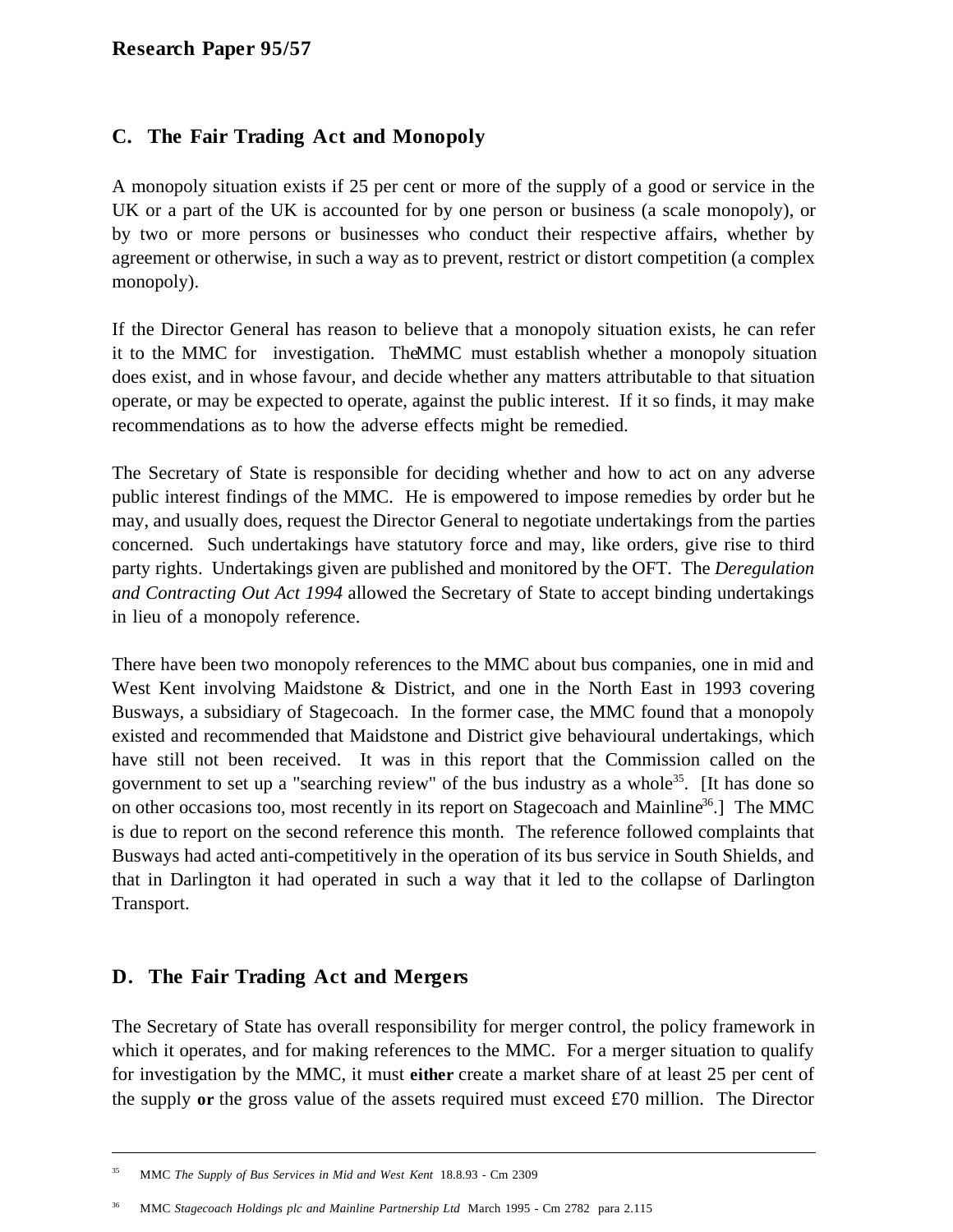General has a duty to monitor transactions and advises the Secretary of State on whether the mergers should be referred to the MMC for further investigation.

The *Companies Act 1989* introduced provisions allowing the Secretary of State to accept undertakings from the parties to a merger to divest part of the merged company's business in lieu of a reference to the MMC. The power was extended by the *Deregulation and Contracting Out Act* with effect from 3 January 1995 to cover the possibility of behavioural undertakings in lieu of a reference.

Over 150 mergers have been considered in the bus industry since deregulation, 123 of them since 1990. Over one third of cases have not qualified for reference to the MMC because they did not meet the assets or market share tests. Since 1990, ten cases have been referred to the MMC. Ministers have accepted the MMC's findings in all cases, but in three merger cases they asked the Director General to negotiate undertakings which went further than the MMC recommendations<sup>37</sup>

### **Mergers and proposed mergers considered**

|       | Qualifying mergers       |                          |        | Found not to qualify     |                           |                    |
|-------|--------------------------|--------------------------|--------|--------------------------|---------------------------|--------------------|
|       | Public<br>(not referred) | Confidential<br>guidance | Public | Confidential<br>guidance | Total cases<br>considered | Referred<br>to MMC |
| 1990  | 12                       |                          | 6      | $\Omega$                 | 19                        | 5                  |
| 1991  | 3                        | н                        | 5      | 1                        | 10                        | $\Omega$           |
| 1992  | 1                        | $\theta$                 |        |                          | 3                         | $\Omega$           |
| 1993  | 7                        | 7                        | 6      | 3                        | 23                        | 2                  |
| 1994  | 15                       | 31                       | 9      | 13                       | 68                        | 3                  |
| Total | 38                       | 40                       | 27     | 18                       | 123                       | 10                 |

*(including management buy-outs and coach mergers)*

*Source: OFT statistics*

The gap in references to the MMC in 1991 and 1992 arose as a result of South Yorkshire Transport seeking a judicial review on the question of whether "the county of South Yorkshire together with part of Nottinghamshire and Derbyshire" (the reference considered by the MMC) was indeed a "substantial part of the United Kingdom" as required by s.64 of the Fair Trading Act. The case was concluded in favour of the OFT.

 $\overline{\phantom{a}}$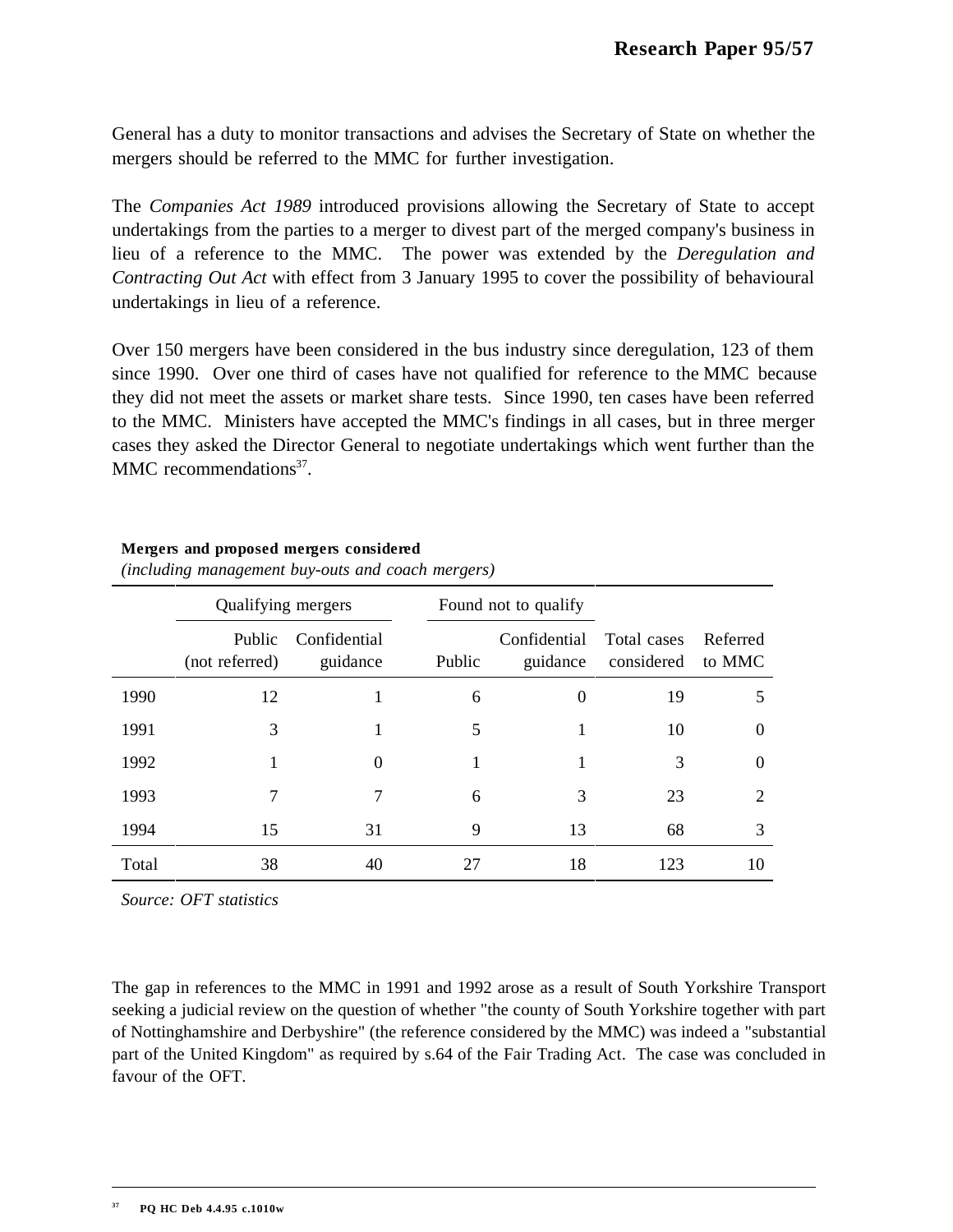## **E. Anti-Competitive Behaviour**

The *Competition Act 1980* supplements the monopoly provisions of the Fair Trading Act by providing a more focused way of dealing with anti-competitive practices than a monopoly reference in circumstances where a business is pursuing a particular course of conduct which appears to restrict, distort or prevent competition. Until January 1995, the Act empowered the Director General to carry out a formal investigation into a course of conduct which might amount to an anti-competitive practice; to the end of 1994, 35 formal investigations had been carried out, nine of which were into practices of bus operators.

From 1987 to the end of 1994, the OFT received 541 complaints alleging anti-competitive behaviour by bus operators. Nine complaints led to formal investigations, eight of which were about predatory behaviour. Bus services and subsidised services have been the subject of other complaints.

| Subject             | 1987 | 1988 | 1989 | 1990 | 1991           | 1992 | 1993 | 1994 | Total |
|---------------------|------|------|------|------|----------------|------|------|------|-------|
| Bus stations        | 9    | 11   |      | 4    |                | 6    | 10   |      | 56    |
| Subsidised services | 7    | 13   | 15   | 6    | $\overline{4}$ | 16   |      |      | 69    |
| Predation           | 23   | 24   | 19   | 23   | 39             | 52   | 51   | 36   | 267   |
| Other               | 18   | 10   | 12   | 18   | 18             | 16   | 40   |      | 149   |
| Total               | 57   | 58   | 53   | 51   | 68             | 90   | 108  | 56   | 541   |

#### **Complaints about bus operators: 1987-94**

*Source: OFT statistics*

#### **Predation**

 $\overline{a}$ 

Predatory behaviour may be defined as the acceptance of losses in a particular market which are deliberately incurred in order to eliminate a specific competitor. The OFT's approach to predation has been set out in various Competition Act reports over the years, and in a Research Paper<sup>38</sup>. The distinction between a vigorous response to competition, which is generally to the

<sup>38</sup> Office of Fair Trading *Predatory Behaviour in UK Competition Policy* November 1994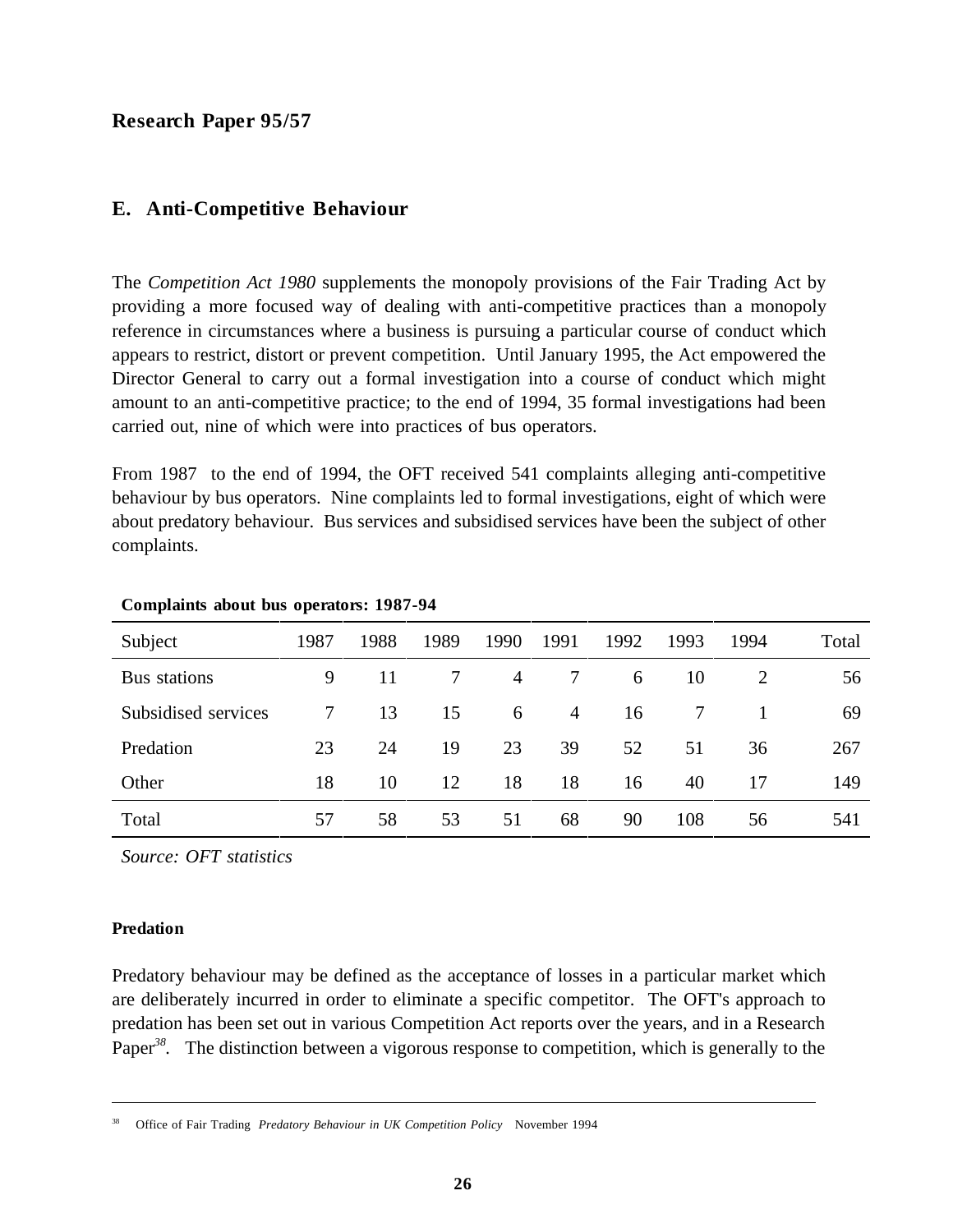benefit of consumers, and a predatory response which may offer consumers advantages in the short term but which will reduce competition in the long term (and which may justify intervention by the competition authorities) can be fine.

When new entry occurs in a bus market, the response by an incumbent operator to competitive entry may be any combination of a reduction in fares, increase in service levels by flooding the route with buses, blocking stands and stops, and the registration of new or varied services to operate only minutes in front of the entrant's. Alternatively, if a small operator identifies a gap in the incumbent's existing network and registers a new route, the incumbent may register a similar service scheduled slightly ahead of that of the entrant. The response may be predatory and thus anti-competitive if the incumbent incurs losses on the routes in question through either a reduction in fares and a consequent drop in revenue, or the addition of further buses to the route and increased costs.

The OFT has developed a standard approach to allegations of predation which involves the use of a three-stage test:

- whether predatory behaviour is feasible in the particular market, in terms of the alleged predator's size, market share and reputation;
- $\bullet$ whether the alleged predator has deliberately incurred losses arising from the course of conduct; and
- whether the intentions of the alleged predator were clearly to remove the competitor from the market so as to recoup the losses and make supra-normal profits thereafter.

In response to complaints alleging predation, the OFT normally seeks information about the costs incurred and the revenues gained from particular services or networks. It is possible to take a preliminary view on the justification of a complaint only when such information is available. The final report done under the old rules found that United Automobile Services had operated in a predatory manner in Darlington, but by the time the report was published, the situation in Darlington had changed to such an extent that the Director General decided he could take no further action<sup>39</sup>.

<sup>39</sup> OFT *United Automobile Services Ltd - the operation of local bus services in Darlington* March 1995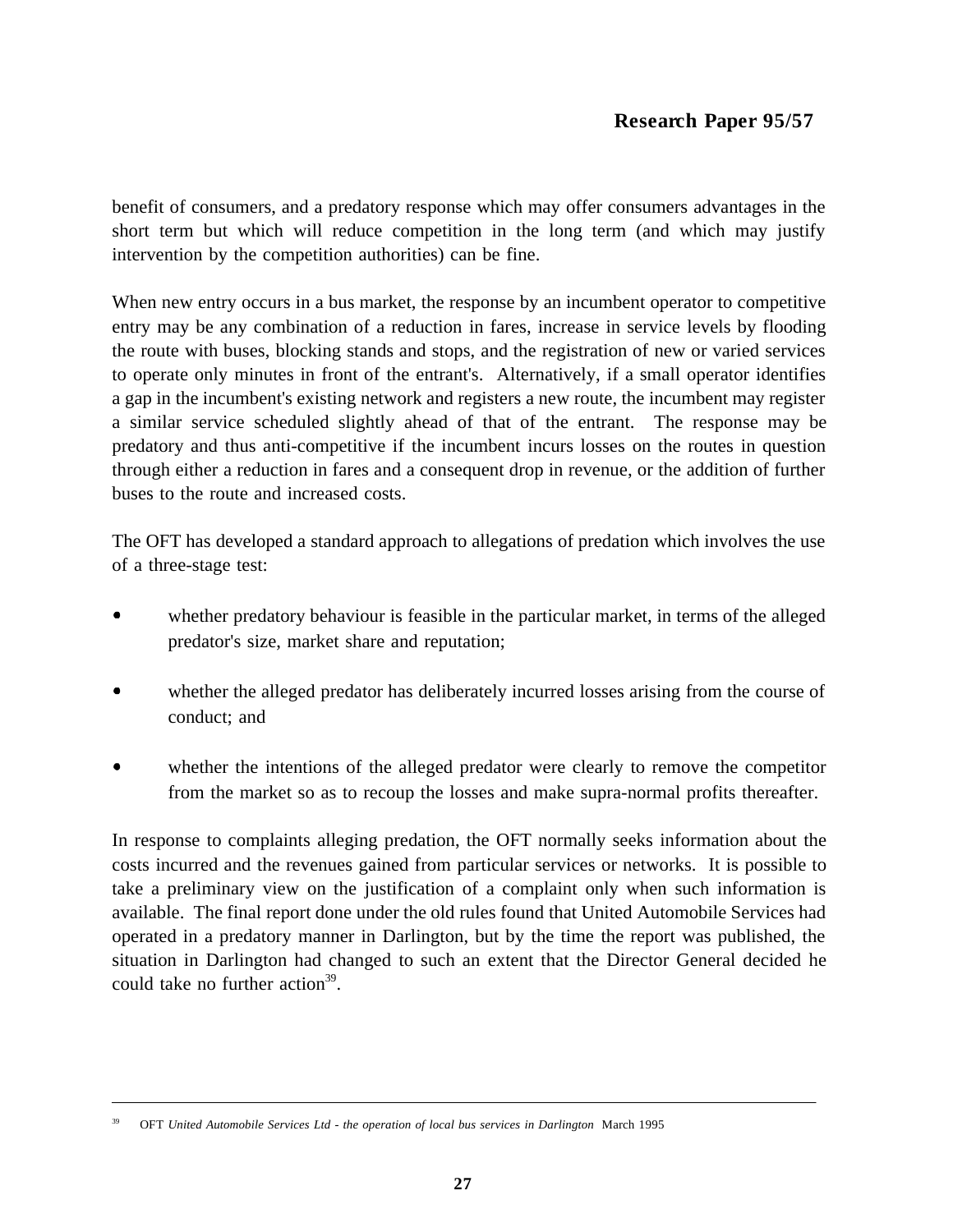#### **Bus station access**

Access to a bus station is generally considered important for operators to be able to compete effectively with a dominant operator: it is clearly beneficial to passengers that all buses to a particular destination leave from the same place, and from the - usually - more agreeable surroundings of a bus station. Operators obviously prefer to use a bus station not simply because that is the passengers' preference, but because of the facilities provided for passengers and crew, and they clearly believe that they need to be able to use a bus station to compete fully with the major operators. Access to a bus station is thus important for effective competition.

Complaints about access to a bus station are usually that a larger bus operator which owns or leases the bus station refuses to allow another operator to use the station for its buses. The OFT established in its report on the refusal by Southern Vectis to allow another operator access to Newport bus station in the Isle of Wight that, subject to capacity constraints, access should be allowed on an equal basis to all operators on payment of reasonable departure charges<sup>40</sup>.

#### **Subsidised services**

The third major area of complaint is the registration of commercial routes in competition with subsidised ones. A local authority may grant a subsidy (subject, in most cases, to competitive tender) towards the operation of what it considers to be a socially necessary service if the service cannot be operated economically. The precise circumstances of complaints vary, but the common factor is usually that an operator who has lost, or failed to win, a contract for a subsidised service registers a commercial service in competition with the subsidised one<sup>41</sup>.

### **F. Conclusion**

The conflicts between rival operators have highlighted the absence of a regulatory framework, leaving an ad hoc policing arrangement to the OFT and the MMC. Some alternatives or changes to the existing system have been discussed although few positive suggestions have been put forward: there is more agreement about what is wrong than what should be done. The Government has clarified the powers of the Traffic Commissioners and is currently working with local authorities on the Bus Working Group to look at issues concerning the

<sup>40</sup> OFT *Southern Vectis* February 1988

<sup>41</sup> OFT *Fife Scottish* March 1994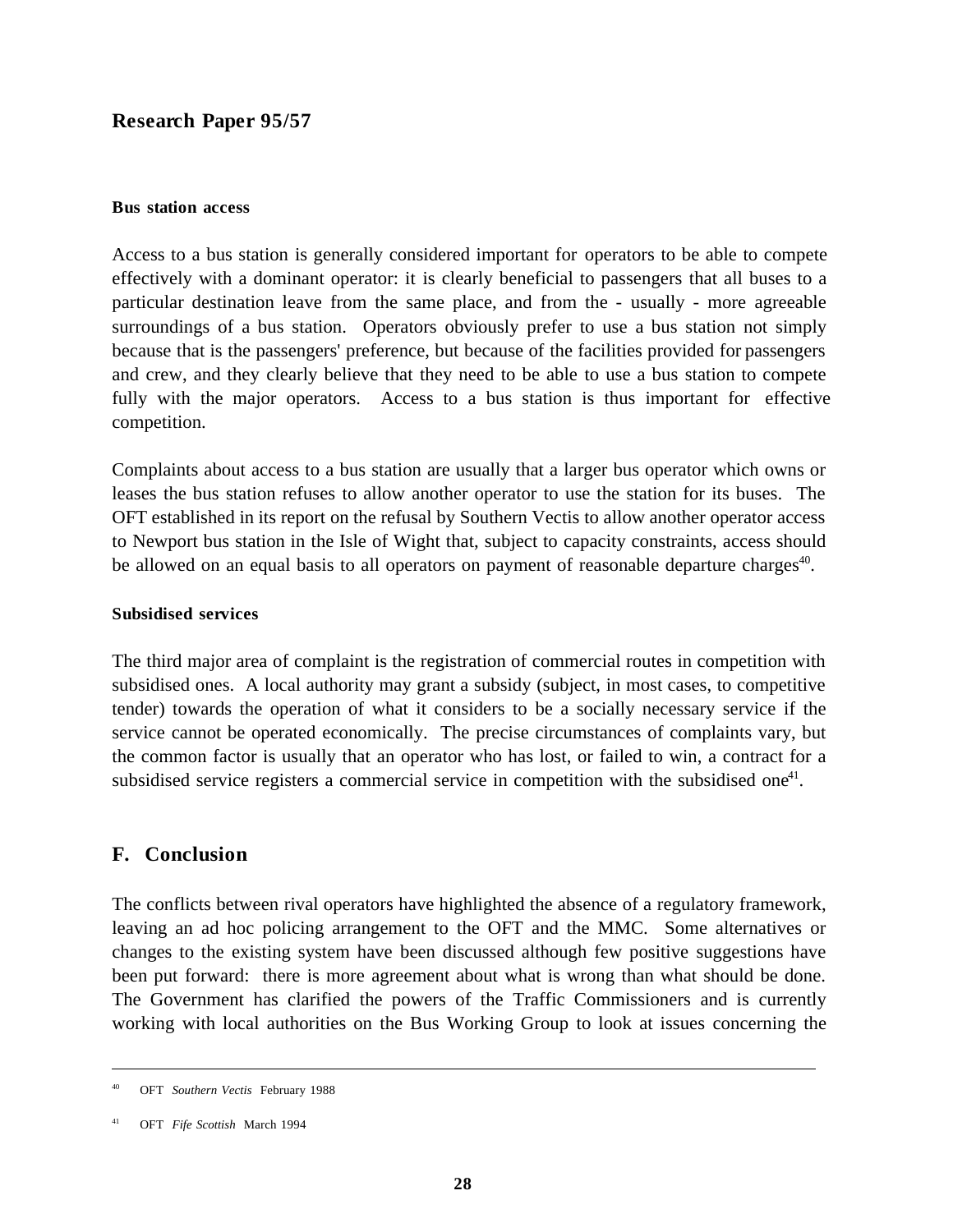provision of bus services and ways in which they may be improved. The group is planning research to analyse competition, fares, service levels and patronage as well as the provision of information.

Some think the structure of the system can remain unchanged but the powers of some of the players could be increased or made more flexible. The Traffic Commissioners could perhaps be given more resources to initiate action against unsatisfactory behaviour or the OFT could be given increased powers. At present the OFT can order a bus company to stop predatory behaviour but is unable to impose fines or to impose real redress to a company which goes out of business. Nor does the OFT have any interim powers. A preliminary investigation and then a reference to the MMC can take months, by which time the company threatened may well be out of business.

More radical options have also been put forward. The point at which the competition for services takes place could be changed by introducing a tendering system similar to that which now exists in London. The MMC in their report in August 1988 discussed the possibility of introducing effective competition through a form of franchising such as that applied in the television industry and which appears to be the preferred route for the railway industry. Alternatively the concept of class-licensing could be introduced, as is applied in the telecommunications industry. For buses, a licence would be issued which permitted any firm to operate bus services subject to certain conditions. Alternatively an "Ofbus" regulator could be appointed, of the kind introduced to supervise some of the utilities. Any changes which are made to the existing system need to give operators a clearer indication than they have at present of what is considered acceptable and unacceptable behaviour; to have the clout to impose their findings; to be flexible to cope with a fast changing industry; and to be able to take action quickly.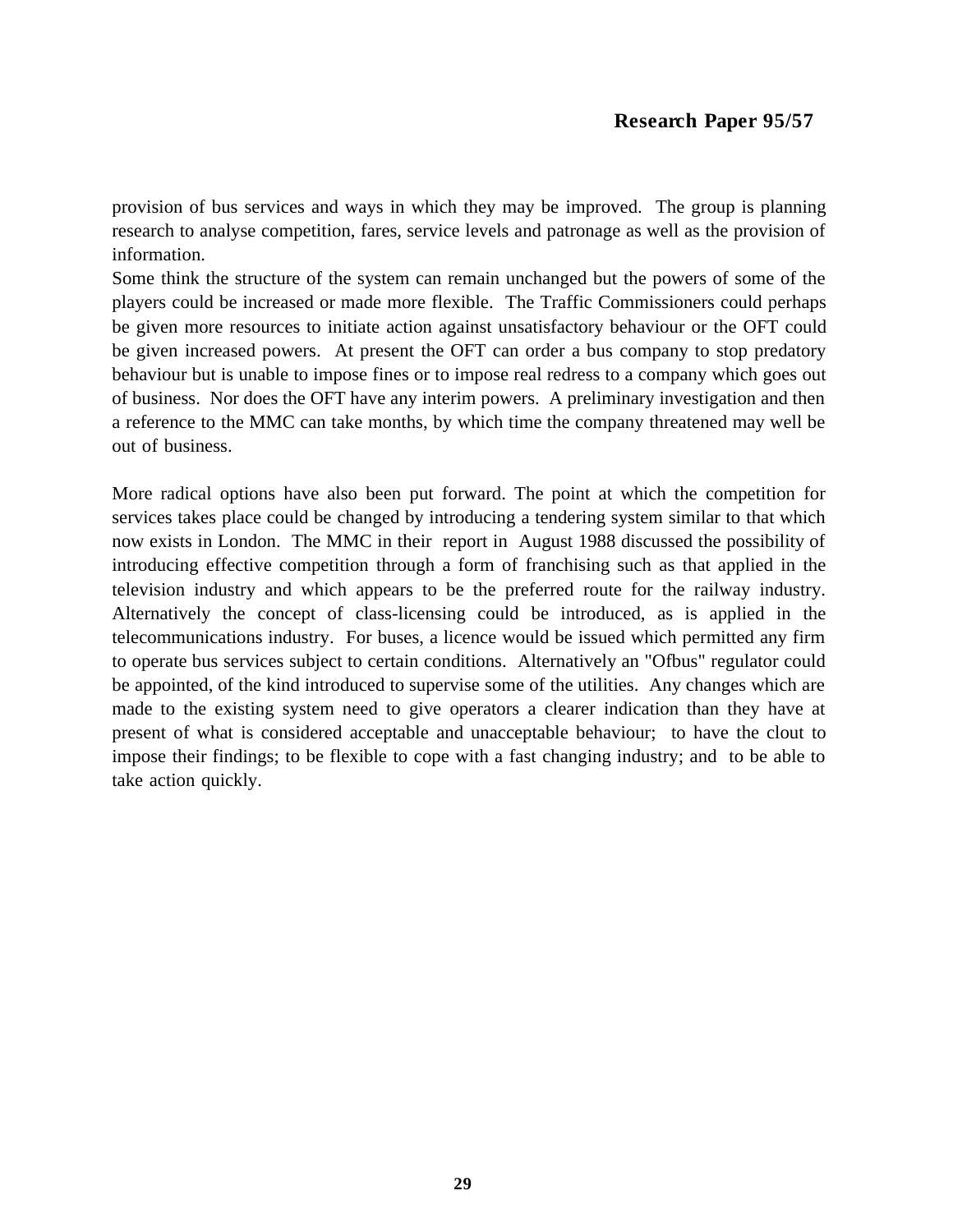## **V Further Reading**

There has been a considerable amount of material on the subject of bus deregulation and privatisation. Various organisations undertook studies to review the impact of the Act but many of these reports concentrated on the short period immediately following deregulation when the industry was still undergoing adjustment. Listed here are some of the more recent and some of the more useful material:

- 1. Transport Bill [Bill 68 of 1984-85] House of Commons Library Reference Sheet No. 85/4, 11 February 1985.
- 2. RL *Deregulation of Bus Services in the Trial Areas 1981-84* 1984 LR 1131
- 3. *Journal of Transport Economics and Policy*, September 1990 "Bus Deregulation" (The whole issue is devoted to the subject).
- 4. *Public Money and Management*, Spring 1991 "Tendered Bus Services".
- 5. TRRL Research Report 220, *The Financial Viability of Bus Operators since Deregulation*.
- 6. *Consumer Policy Review*, April 1992 "Local bus deregulation and the consumer".
- 7. *The Liberalisation of the British Bus and Coach Industry, an Uncompleted Enterprise* John Hibbs, Libertarian Alliance 1991.
- 8. Pickup et al, *Bus Deregulation in the Metropolitan Areas*, Oxford Studies in Transport, Gower 1991.
- 9. Tyson W.J., *Bus Deregulation five years on* A Report to AMA and Passenger Transport Executive Group, March 1992.
- 10. *The British Experience of Bus Deregulation in Urban Transport: Lessons for Europe* by David Banister, University College London, June 1992.
- 11. TRL Research Report 383, *Bus Competition in Great Britain since 1986: a national review*, 1992.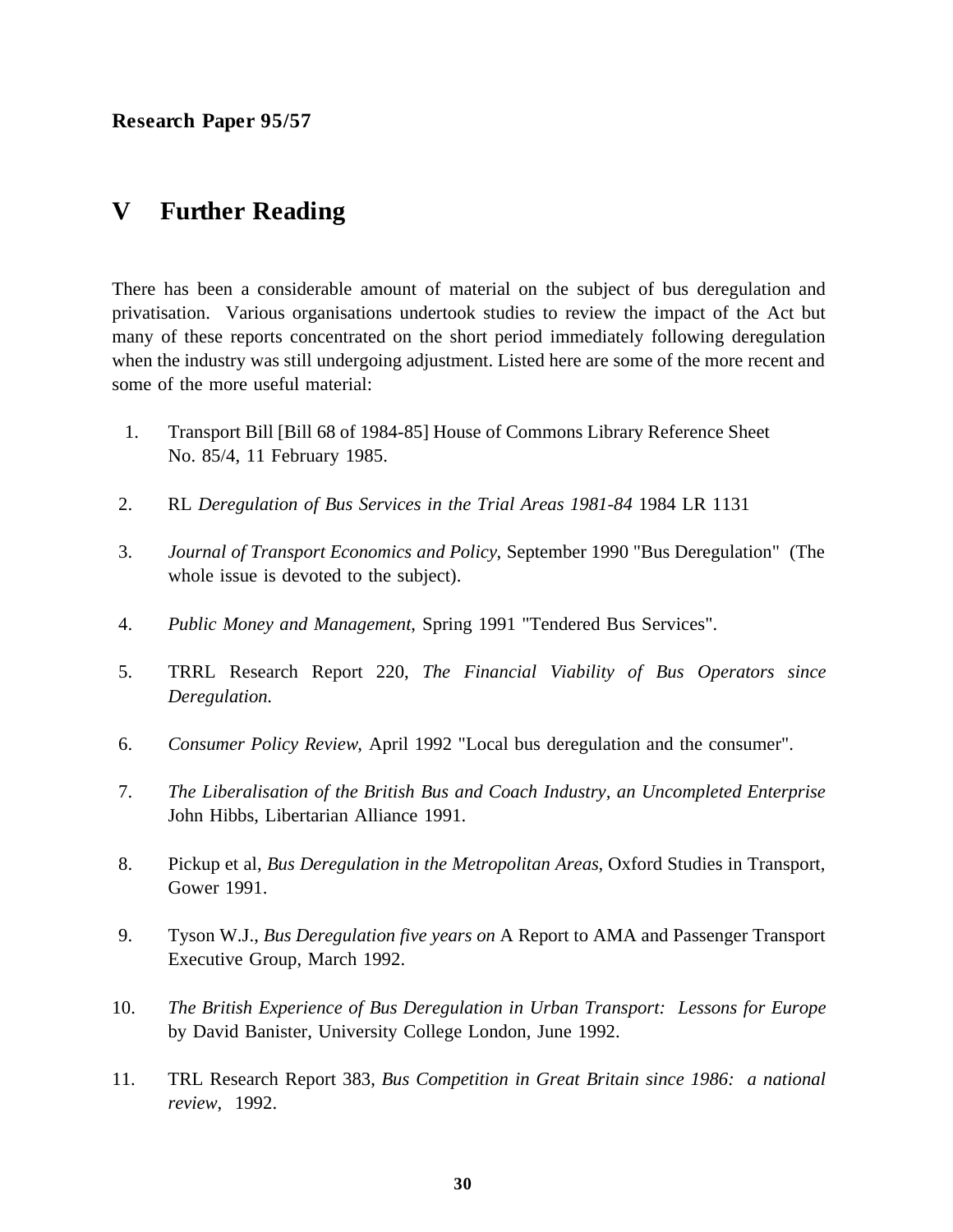#### **Table 1 Local bus services: the shift from public to private sector** *GB outside London*

|         | Vehicle kilometres |         | Passenger journeys |         |
|---------|--------------------|---------|--------------------|---------|
|         | Public             | Private | Public             | Private |
|         | sector             | sector  | sector             | sector  |
| 1985/86 | 91%                | 9%      | 96%                | 4%      |
| 1986/87 | 84%                | 16%     | 92%                | 8%      |
| 1987/88 | 58%                | 42%     | 71%                | 29%     |
| 1988/89 | 41%                | 59%     | 58%                | 42%     |
| 1989/90 | 36%                | 64%     | 50%                | 50%     |
| 1990/91 | 33%                | 67%     | 48%                | 52%     |
| 1991/92 | 25%                | 75%     | 38%                | 62%     |
| 1992/93 | 20%                | 80%     | 29%                | 71%     |
| 1993/94 | 14%                | 86%     | 19%                | 81%     |

*Source: Bus and Coach Statistics GB 1993/94 Table 9.1*

## **Table 2 Bus and coach service vehicle kilometres**

*million vehicle kilometres: GB*

|                      | Non-local<br>services | Local bus<br>services | of which:<br>outside<br>London | All<br>services |
|----------------------|-----------------------|-----------------------|--------------------------------|-----------------|
| 1983                 | 1,163                 | 2,117                 | 1,853                          | 3,280           |
| 1984                 | 1,189                 | 2,125                 | 1,857                          | 3,314           |
| 1985/86              | 1,246                 | 2,077                 | 1,804                          | 3,323           |
| 1986/87              | 1,253                 | 2,160                 | 1,882                          | 3,413           |
| 1987/88              | 1,322                 | 2,342                 | 2,065                          | 3,664           |
| 1988/89              | 1,349                 | 2,390                 | 2,104                          | 3,738           |
| 1989/90              | 1,394                 | 2,442                 | 2,150                          | 3,835           |
| 1990/91              | 1,390                 | 2,448                 | 2,144                          | 3,838           |
| 1991/92              | 1,391                 | 2,488                 | 2,172                          | 3,879           |
| 1992/93              | 1,351                 | 2,516                 | 2,185                          | 3,867           |
| 1993/94              | 1,443                 | 2,581                 | 2,237                          | 4,024           |
| change 1985/86-93/94 | 16%                   | 24%                   | 24%                            | 21%             |

*Source: Bus and Coach Statistics GB 1993/94 Tables 1.1 & 1.3*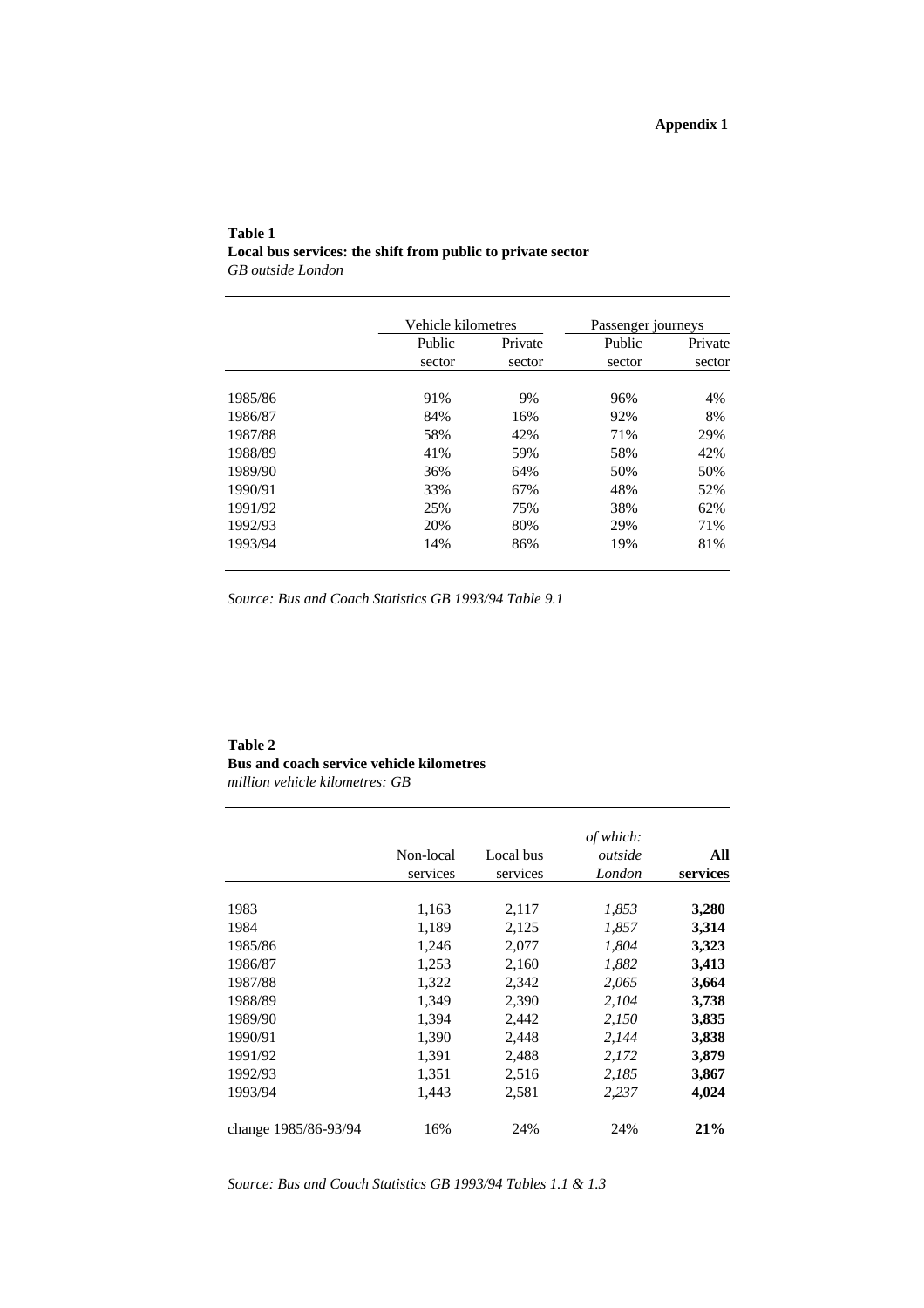## **Table 3Local bus service passenger journeys**

*million passenger journeys: GB*

|                      |        | English      | English  |          |        |             |                      |
|----------------------|--------|--------------|----------|----------|--------|-------------|----------------------|
|                      |        | metropolitan | shire    |          |        | All outside | <b>Total</b>         |
|                      | London | areas        | counties | Scotland | Wales  | London      | <b>Great Britain</b> |
| 1983                 | 1,087  | 2,011        | 1,629    | 680      | 180    | 4,500       | 5,587                |
| 1984                 | 1,162  | 2,047        | 1,604    | 669      | 168    | 4,488       | 5,650                |
| 1985/86              | 1,152  | 2,068        | 1,588    | 671      | 163    | 4,489       | 5,641                |
| 1986/87              | 1.164  | 1,810        | 1,571    | 644      | 152    | 4,177       | 5,341                |
| 1987/88              | 1,207  | 1,732        | 1,550    | 647      | 156    | 4,085       | 5,292                |
| 1988/89              | 1,211  | 1,695        | 1,501    | 647      | 161    | 4,004       | 5,215                |
| 1989/90              | 1,188  | 1,648        | 1,474    | 613      | 151    | 3,886       | 5,074                |
| 1990/91              | 1,178  | 1,547        | 1,396    | 585      | 145    | 3,672       | 4,850                |
| 1991/92              | 1,149  | 1,478        | 1,333    | 571      | 133    | 3,516       | 4,665                |
| 1992/93              | 1.129  | 1,384        | 1,308    | 531      | 129    | 3,352       | 4,480                |
| 1993/94              | 1,117  | 1,334        | 1,268    | 526      | 130    | 3,258       | 4,375                |
| change 1985/86-93/94 | $-3\%$ | $-35%$       | $-20%$   | $-22\%$  | $-20%$ | $-27\%$     | $-22%$               |

*Source: Bus and Coach Statistics GB 1993/94 Table 2.1*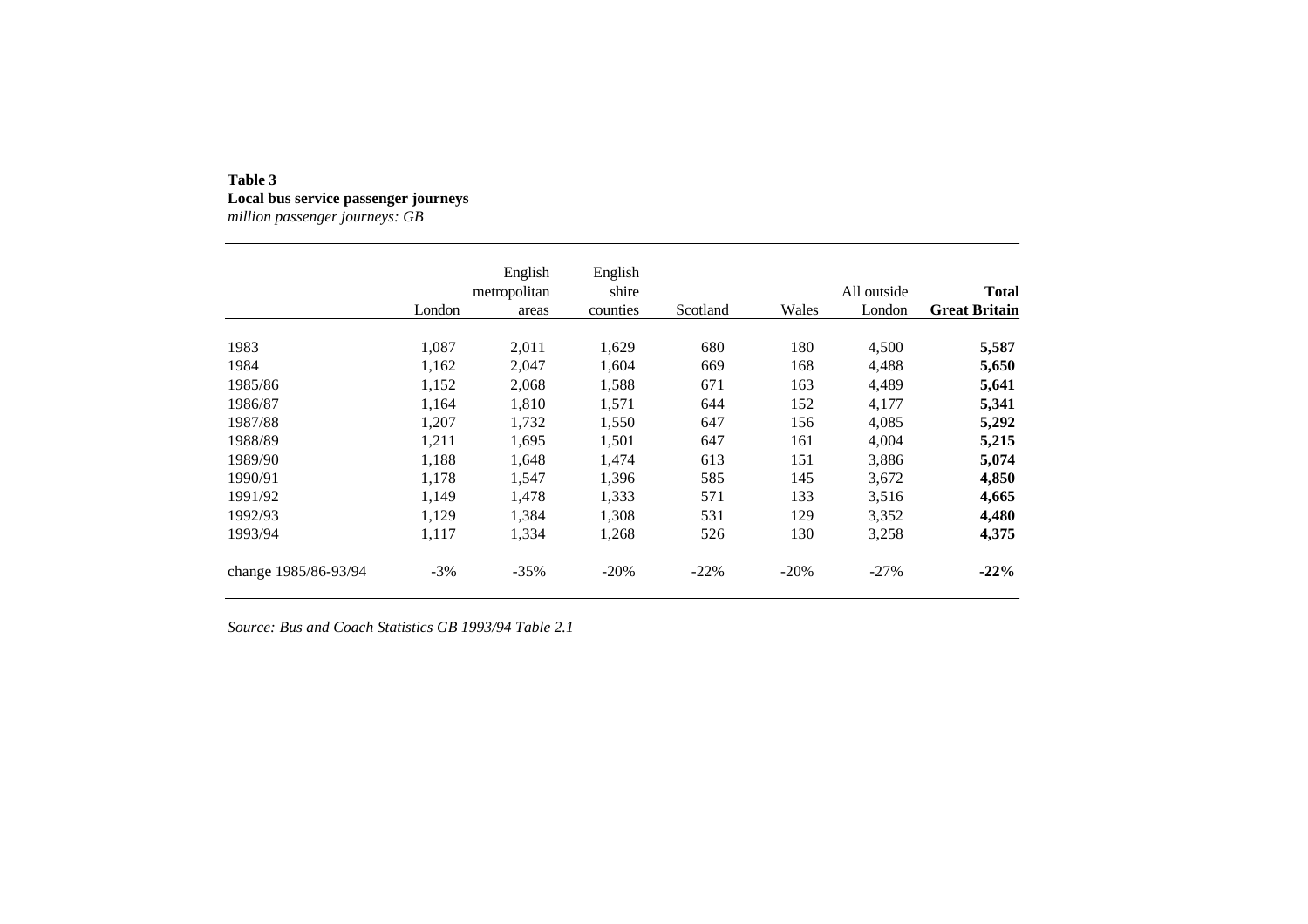## **Table 4**

**Local bus service fares** *real terms fare indices (a): 1985/86=100*

|                      | London | English<br>metropolitan<br>areas | English<br>shire<br>counties | Scotland | Wales | All outside<br>London | <b>Total</b><br><b>Great Britain</b> |
|----------------------|--------|----------------------------------|------------------------------|----------|-------|-----------------------|--------------------------------------|
| 1983                 | 111    | 112                              | 99                           | 106      | 100   | 104                   | 105                                  |
| 1984                 | 97     | 105                              | 101                          | 105      | 102   | 103                   | 102                                  |
| 1985/86              | 100    | 100                              | 100                          | 100      | 100   | 100                   | 100                                  |
| 1986/87              | 103    | 123                              | 102                          | 100      | 101   | 107                   | 107                                  |
| 1987/88              | 104    | 128                              | 103                          | 100      | na    | 109                   | 108                                  |
| 1988/89              | 108    | 128                              | 102                          | 98       | na    | 108                   | 108                                  |
| 1989/90              | 111    | 129                              | 103                          | 96       | na    | 108                   | 109                                  |
| 1990/91              | 111    | 131                              | 103                          | 94       | na    | 108                   | 109                                  |
| 1991/92              | 117    | 139                              | 106                          | 97       | na    | 113                   | 113                                  |
| 1992/93              | 122    | 144                              | 107                          | 100      | na    | 115                   | 116                                  |
| 1993/94              | 129    | 149                              | 109                          | 102      | na    | 117                   | 119                                  |
| change 1985/86-93/94 | 29%    | 49%                              | 9%                           | 2%       | na    | 17%                   | 19%                                  |

*(a) adjusted using the Retail Prices Index*

*Source: Bus and Coach Statistics GB 1993/94 Table 3.1*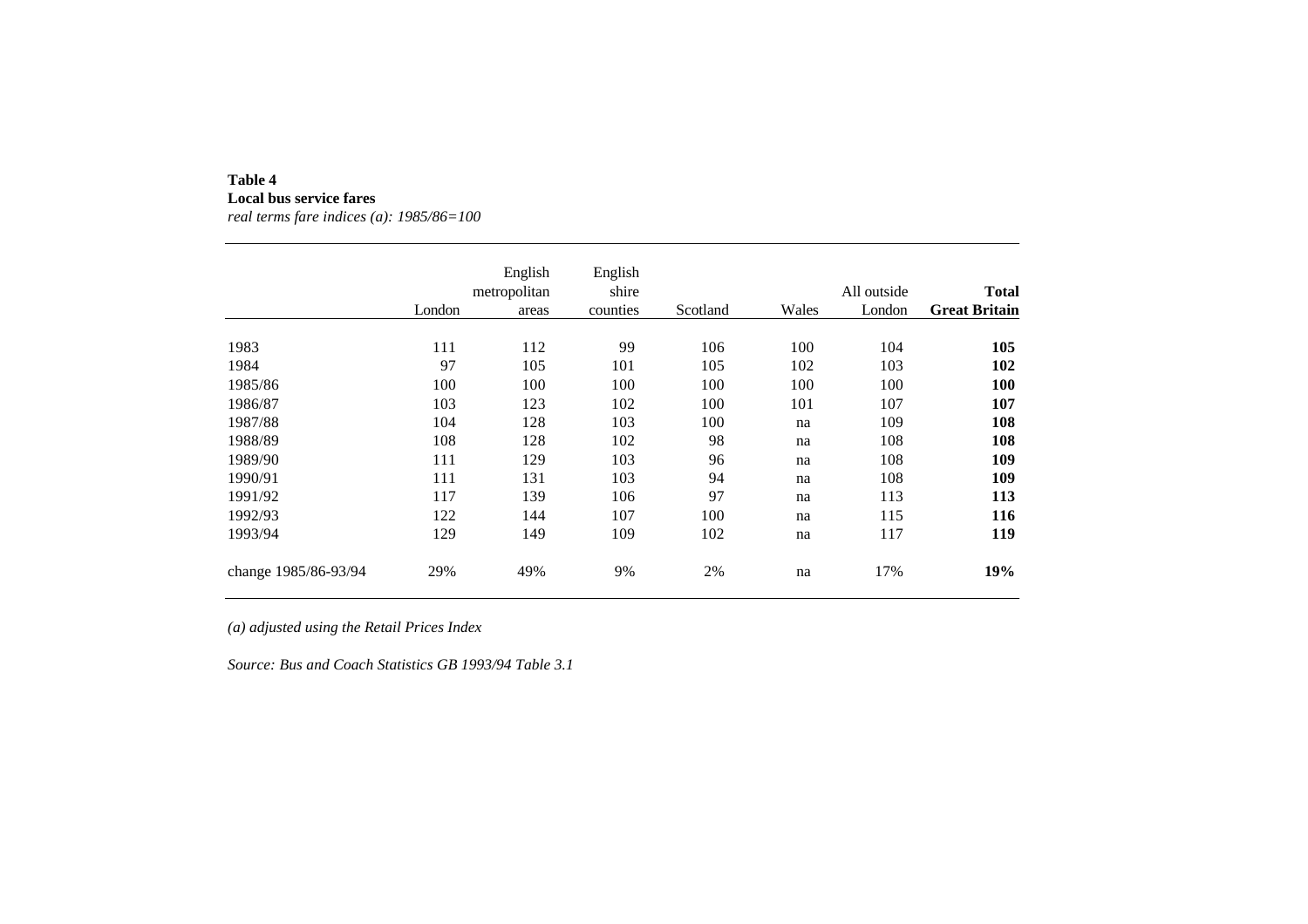### **Table 5 Local bus service government support**

*£ million at constant 1993/94 prices (a)*

|                      | All<br>government<br>support | of which:<br>Concessionary fare<br>reimbursement | Fuel duty<br>rebate | Public transport<br>support $(b)$ | of which:<br>Outside London |
|----------------------|------------------------------|--------------------------------------------------|---------------------|-----------------------------------|-----------------------------|
| 1983                 | 1,556                        | 416                                              | 167                 | 946                               | 580                         |
| 1984                 | 1,578                        | 419                                              | 200                 | 958                               | 572                         |
| 1985/86              | 1,350                        | 415                                              | 196                 | 739                               | 526                         |
| 1986/87              | 1,238                        | 415                                              | 188                 | 609                               | 443                         |
| 1987/88              | 1,106                        | 432                                              | 186                 | 465                               | 316                         |
| 1988/89              | 1,078                        | 422                                              | 204                 | 436                               | 286                         |
| 1989/90              | 989                          | 444                                              | 182                 | 358                               | 256                         |
| 1990/91              | 1,020                        | 460                                              | 192                 | 368                               | 239                         |
| 1991/92              | 1,054                        | 428                                              | 202                 | 424                               | 254                         |
| 1992/93              | 1,031                        | 417                                              | 203                 | 411                               | 239                         |
| 1993/94 (prov)       | 934                          | 418                                              | 220                 | 295                               | 237                         |
| change 1985/86-93/94 | $-31%$                       | 1%                                               | 12%                 | -60%                              | $-55%$                      |

*(a) adjusted using the GDP deflator*

*(b) payments to operators for subsidised services, professional and technical support and other expenditure*

*Source: Bus and Coach Statistics GB 1993/94 Tables 5.1 & 5.2*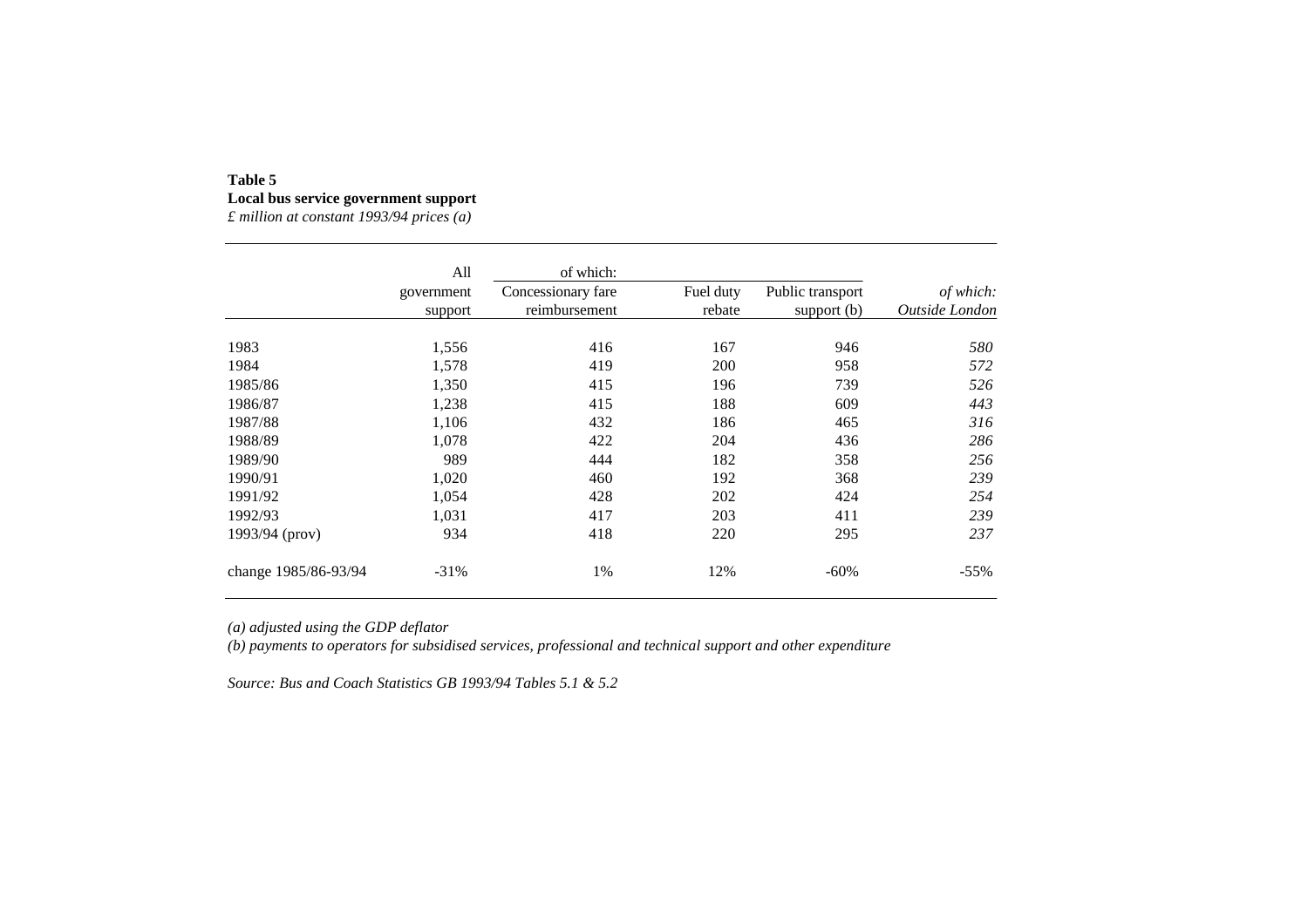#### **Table 6 Age distribution of bus and coach stock** *at end of year*

|      |                   | Vehicles with 9 or more seats |                | Vehicles with 33 or more seats |                |
|------|-------------------|-------------------------------|----------------|--------------------------------|----------------|
|      | Number of         | % less than                   | % 12 years old | % less than                    | % 12 years old |
|      | vehicles $(000s)$ | 4 years old                   | or more        | 4 years old                    | or more        |
| 1983 | 67.5              | 29%                           | 14%            | 29%                            | 15%            |
| 1984 | 67.0              | 25%                           | 15%            | 25%                            | 16%            |
| 1985 | 66.8              | 24%                           | 18%            | 24%                            | 19%            |
| 1986 | 68.4              | 25%                           | 19%            | 25%                            | 21%            |
| 1987 | 70.8              | 25%                           | 20%            | 25%                            | 24%            |
| 1988 | 72.8              | 26%                           | 22%            | 26%                            | 28%            |
| 1989 | 72.9              | 28%                           | 24%            | 28%                            | 30%            |
| 1990 | 72.5              | 26%                           | 26%            | 26%                            | 34%            |
| 1991 | 71.5              | 24%                           | 29%            | 24%                            | 39%            |
| 1992 | 72.5              | 21%                           | 33%            | 21%                            | 44%            |
| 1993 | 73.5              | 19%                           | 35%            | 19%                            | 48%            |

*Source: Bus and Coach Statistics GB 1993/94 Table 7.2*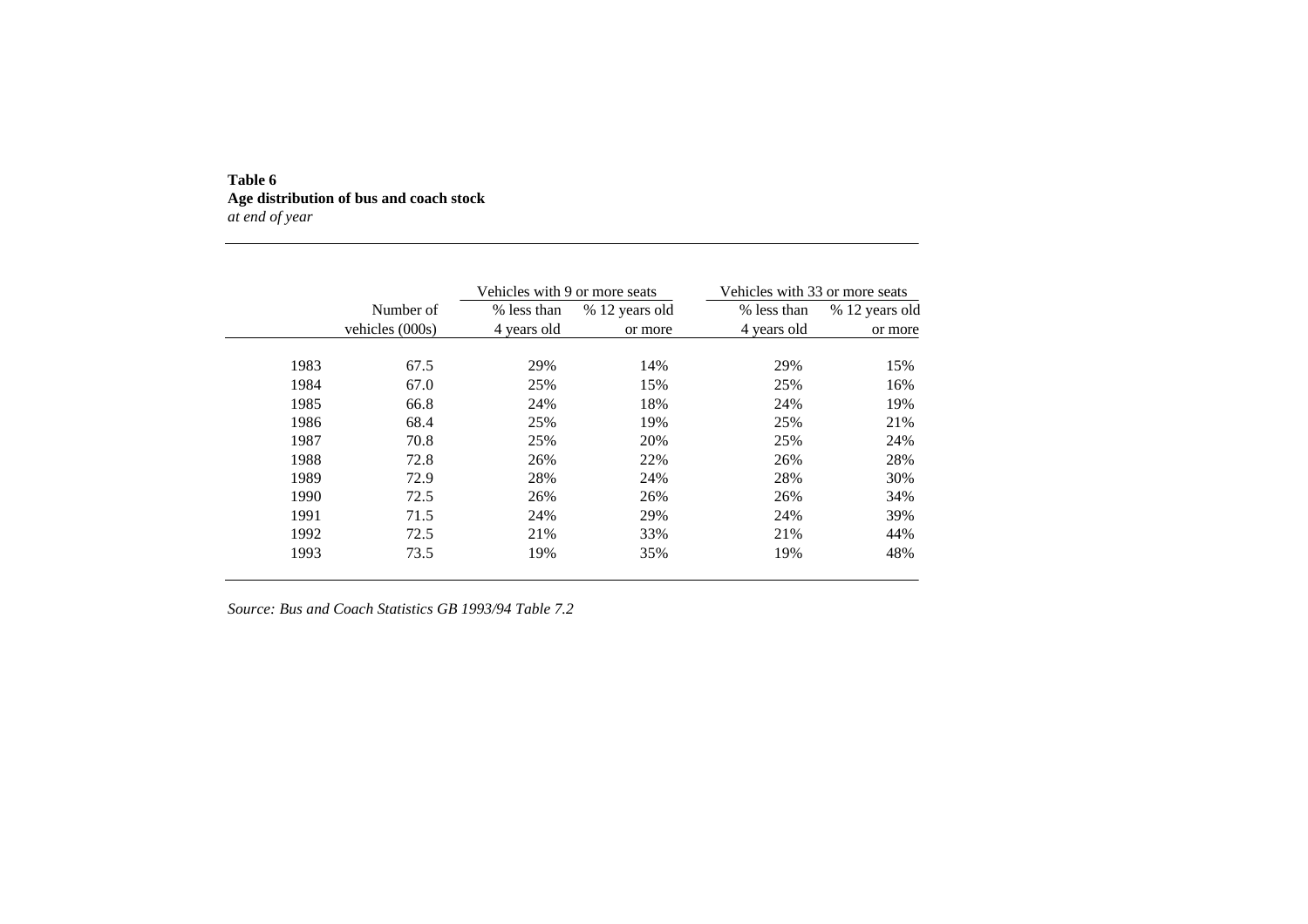- 12. Mellor, Andrew *The Bus Industry in the 1990s: En route to a better future?* 1992
- 13. *Public Money and Management*, Jan-March 1993 "Road Passenger Transport and Deregulation".
- 14. Transport Committee, 4th report *The Government's proposals for the deregulation of buses in London* 14 July 1993 - HC 623 - I-III
- 15. The Scottish Office *The Effects of Privatisation of the Scottish Bus Group and Bus Deregulation* November 1993
- 16. *Transport* May-June 1994 "Survival strategies in a deregulated bus market".
- 17. Local Government Management Board *Ticket to Ride: Policies for Better Buses* 1994
- 18. *Global Transport* Spring 1995 "Bus and Coach Deregulation"
- 19. *Local Transport Today* "Bus deregulation: passengers pay the price as market forces **li** to deliver an upturn in usage"